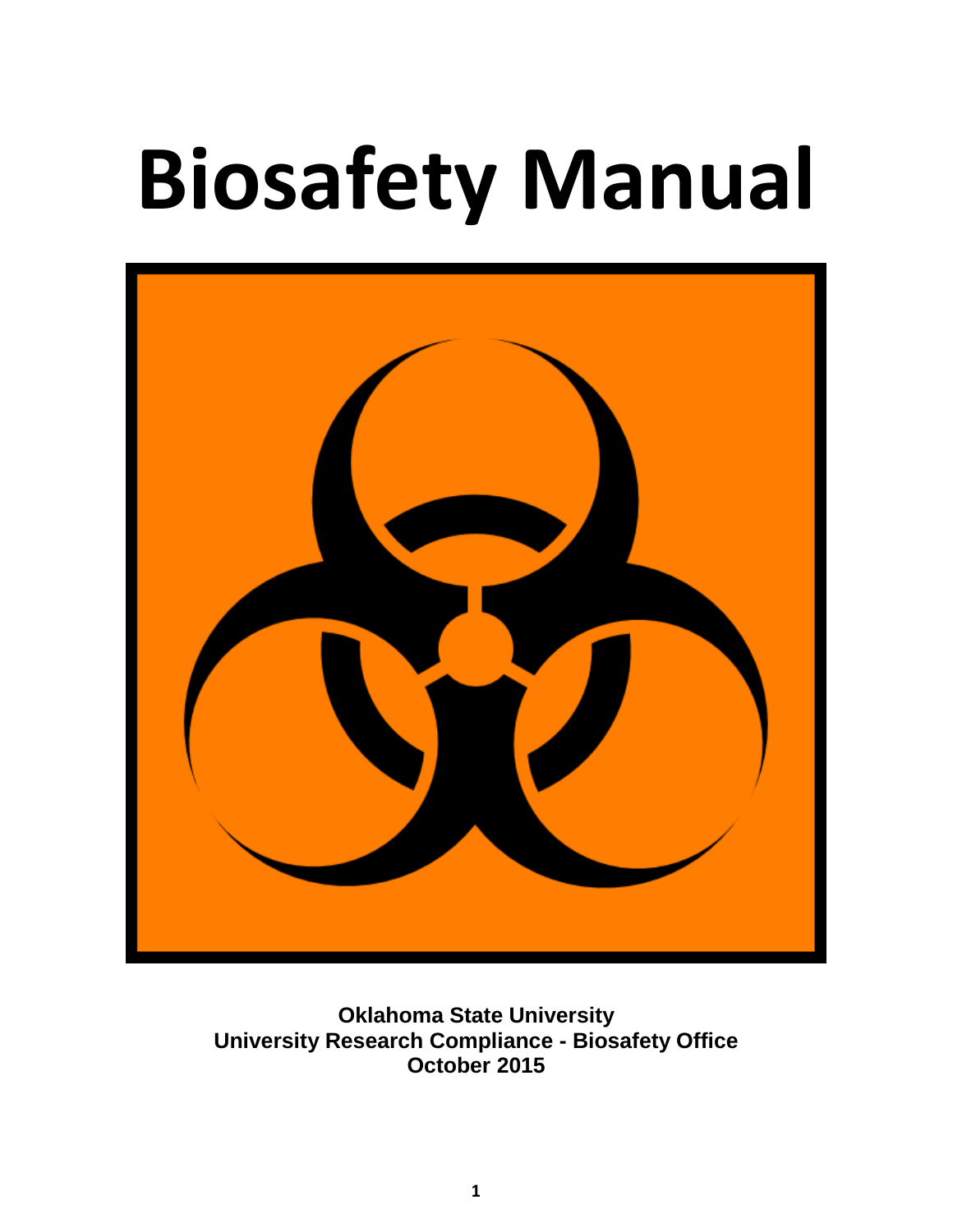# **CONTENTS**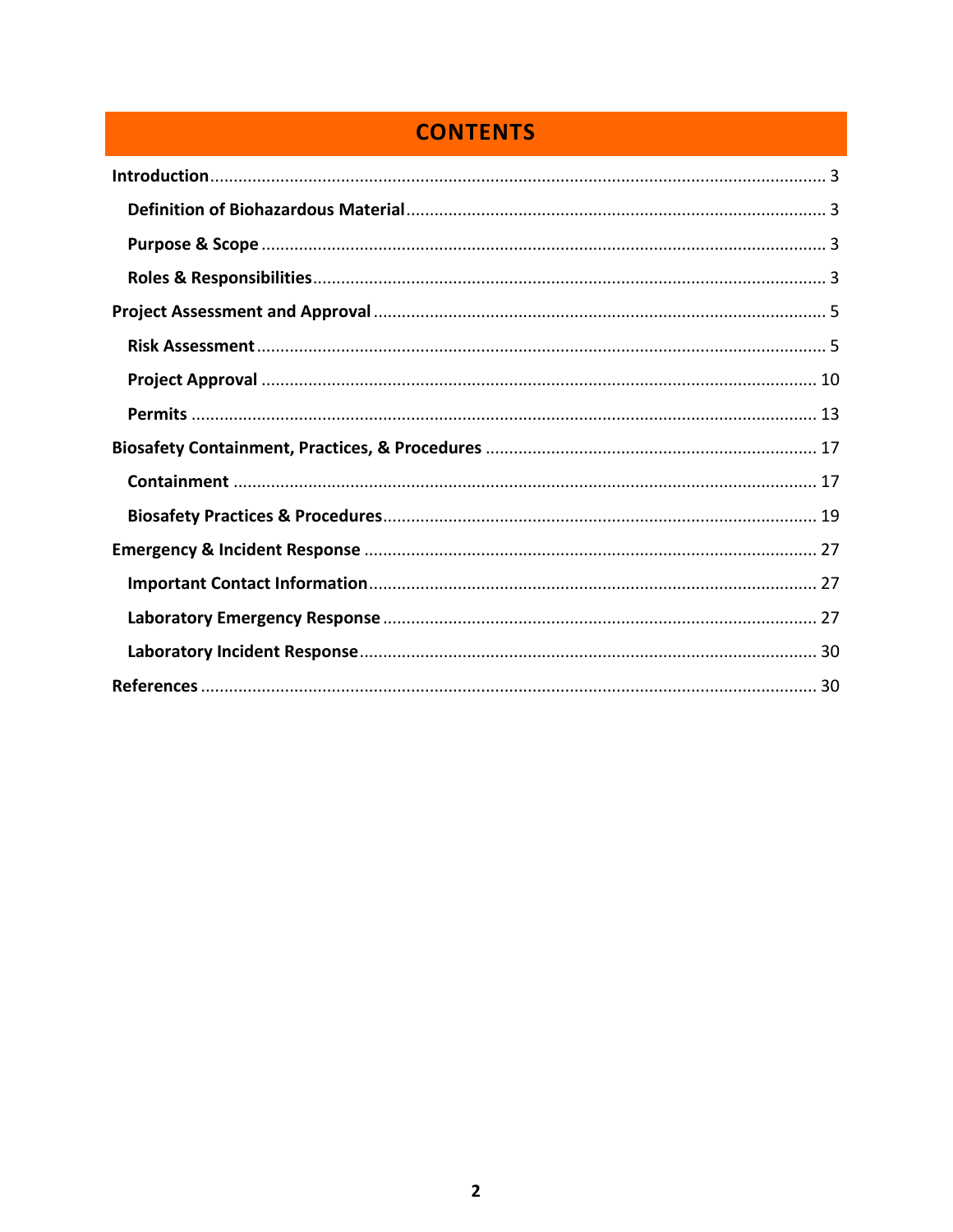# **INTRODUCTION**

## <span id="page-2-1"></span><span id="page-2-0"></span>**DEFINITION OF BIOHAZARDOUS MATERIAL**

Biohazardous material includes all viable infectious, pathogenic, or toxin producing agents, prions, biologically derived toxins, or nucleic acid constructs that have the potential to affect the health of humans, animals, plants, or the environment (Biosafety Terms Defined, n.d.). This also includes vectors known to carry and transmit infectious agents and infected or potentially infected animals (George Mason University, 2012).

## <span id="page-2-2"></span>**PURPOSE & SCOPE**

The Oklahoma State University (OSU) Biosafety Office has developed this manual to provide information regarding appropriate practices, University policies, and regulatory requirements for working safely with biohazardous materials. It is intended to enable and encourage those working with biohazardous materials to work safely and to reduce or mitigate any risk associated with the work.

The procedures specified herein are applicable to all research and instructional activities involving biohazardous materials on the OSU-Stillwater and OSU-Tulsa campuses. The practices and procedures presented in this manual are based on those detailed in:

- *[National Institutes of Health \(NIH\) Guidelines for Research Involving Recombinant or](http://osp.od.nih.gov/office-biotechnology-activities/biosafety/nih-guidelines)  [Synthetic Nucleic Acid](http://osp.od.nih.gov/office-biotechnology-activities/biosafety/nih-guidelines) Molecules (NIH Guidelines)*; and
- *[Biosafety in Microbiological and Biomedical Laboratories](http://www.cdc.gov/biosafety/publications/bmbl5/) (BMBL)*.

This manual does not address radiation or chemical safety. These areas are covered in the OSU Radiation Safety Handbook, which is the purview of the Radiation Safety Committee, and the OSU Chemical Hygiene Plan, which is the purview of Environmental Health and Safety (EHS). For researchers working with select agents and/or toxins, an additional operations and procedures manual is provided (i.e., *Biological Research Safety Plan for Select Agent & Toxin Use*).

## <span id="page-2-3"></span>**ROLES & RESPONSIBILITIES**

## **Vice President for Research**

The Vice President for Research (VPR) leads the effort to ensure that all research and teaching activities involving the use of biohazardous materials, and the facilities used to conduct such work, are in compliance with all external regulations and applicable University policies.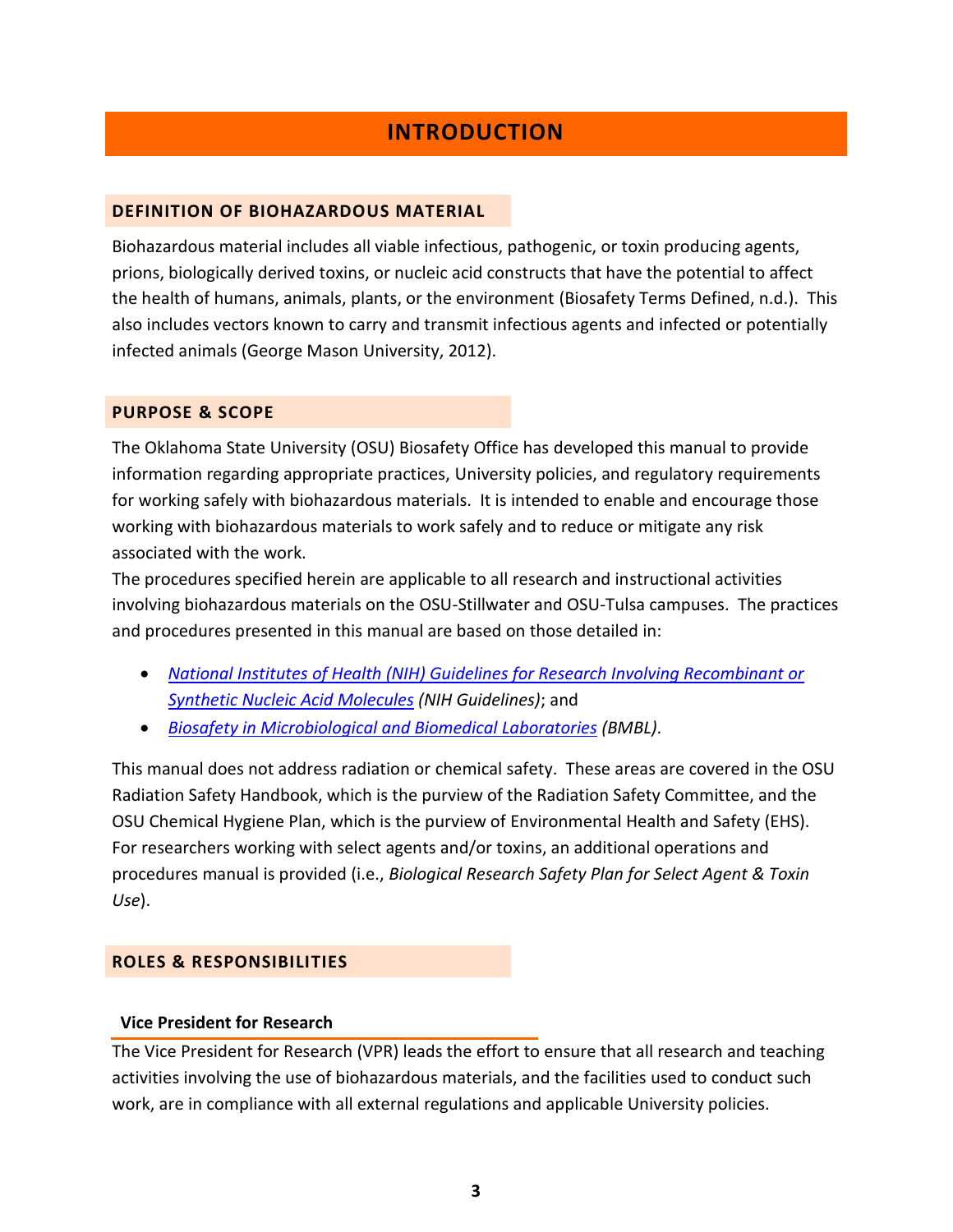## **Institutional Biosafety Committee**

The President of OSU has conferred upon the VPR the authority to appoint an Institutional Biosafety Committee (IBC). The IBC has responsibility for review and approval of research protocols and procedures related to biosafety and for regular inspection of research laboratories and facilities that fall within its purview. Additional responsibilities of the IBC can be found in the OSU Institutional Biosafety Policy (4-0301).

## **University Research Compliance**

Biosafety personnel within the Office of University Research Compliance (URC), working in concert with the IBC, are responsible for development and oversight of procedures and practices for safe handling of biohazardous materials at OSU. This office is also responsible for ensuring compliance with the *NIH Guidelines* and all other applicable biosafety guidelines and policies.

## **Supervisors**

The principal investigator (PI), instructor, or supervisor must ensure compliance with all Federal, State, and OSU policies and procedures regarding biosafety. He/she is also responsible for the safe operation of his or her laboratory.

# **Personnel & Students**

Individuals who work with biohazardous materials must adhere to all applicable biosafety guidelines and policies and shall consult with their supervisors regarding handling and disposal of specific biohazardous materials that they use.

Immunocompromised individuals are responsible for ensuring that they are able to safely work in the laboratory. These individuals should consult with their supervisor and a physician regarding potential risks and ways in which those risks can be managed. The following may make individuals more susceptible to infection: disease, other medical conditions, or drugs that alter host defense; allergenic hypersensitivity; and inability to receive specific vaccinations. Skin diseases such as chronic dermatitis, eczema, and psoriasis can create breaks in the skin that may allow pathogen entry. Antibiotic or antimicrobial treatment may change the composition of the natural microbial flora of the mucous membranes or digestive system, leaving the individual more susceptible to colonization by infectious microorganisms. Other conditions and treatments such as diabetes, cancer chemotherapy, steroid treatments, or HIV infection may also cause immunodeficiencies. Women who are pregnant are also considered to be immunocompromised.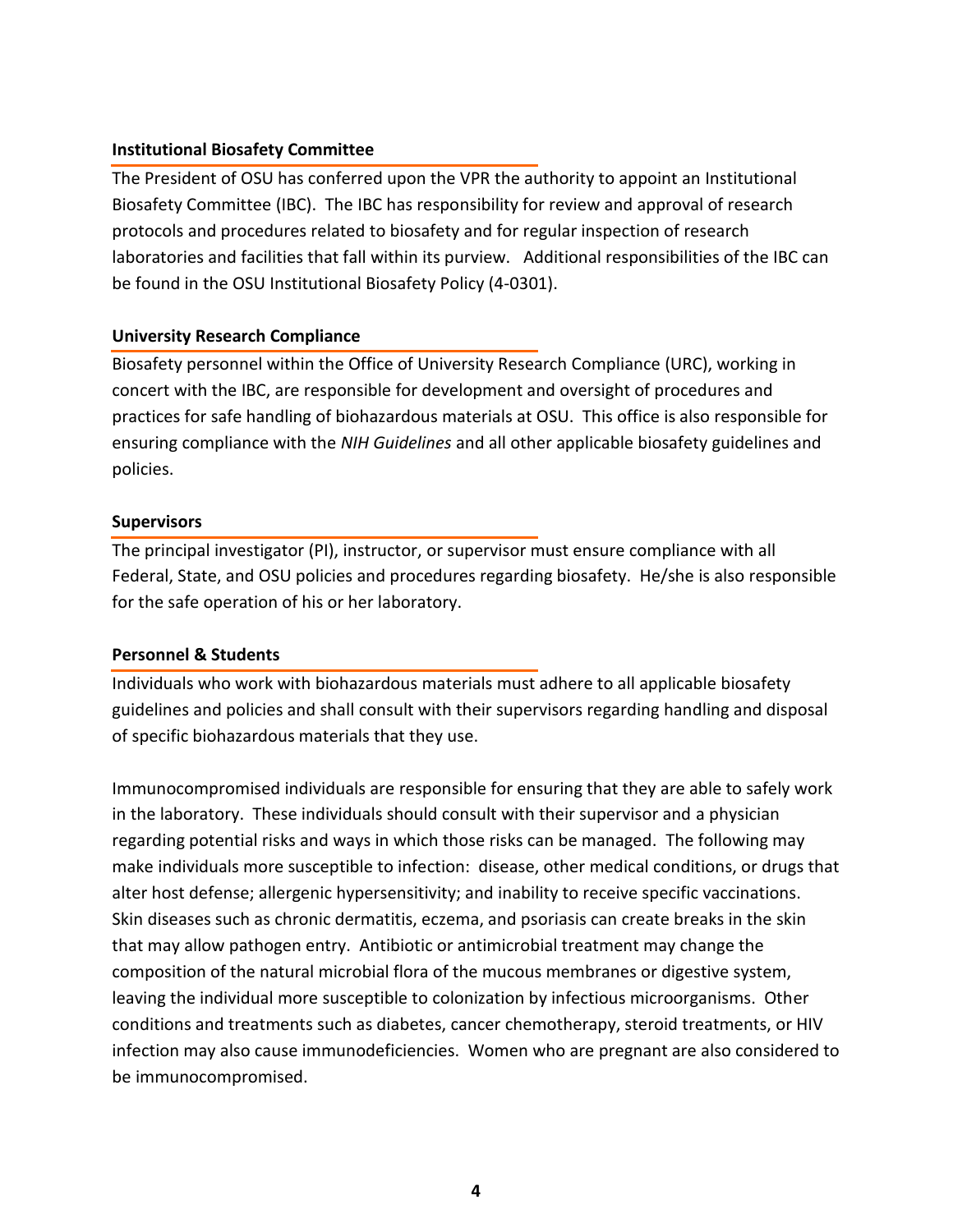# **PROJECT ASSESSMENT AND APPROVAL**

## <span id="page-4-1"></span><span id="page-4-0"></span>**RISK ASSESSMENT**

#### **Biosafety Levels**

The biosafety level (BSL) is a description of the degree of physical containment being employed to confine biohazardous material within a laboratory or facility and to reduce the potential for exposure of laboratory workers, persons outside of the laboratory, and the environment. Each BSL consists of a combination of laboratory practices and techniques, safety equipment, and laboratory facilities which are approved for research involving specific materials. The *BMBL* provides detailed criteria for laboratory biosafety levels (BSL-1 through BSL-4) and animal biosafety levels (ABSL-1 through ABSL-4). OSU researchers currently conduct work at the following biosafety levels: BSL-1, BSL-2, BSL-3, ABSL-1, ABSL-2, and ABSL-3. Each of these biosafety levels is summarized below.

## **Biosafety Level 1 (BSL-1)**

BSL-1 is suited for activities involving agents that are not known to cause disease in healthy adult humans and that present minimal hazards to lab personnel and the environment. Work is conducted on open lab benches while utilizing standard microbiological practices. Special containment equipment and facility design is not typically required. Laboratory personnel receive training on laboratory procedures.

## **Biosafety Level 2 (BSL-2)**

BSL-2 is suited for activities involving agents that are moderately hazardous to lab personnel and/or the environment. Access to the laboratory is restricted and lab personnel are trained on handling of pathogenic agents. All procedures with the potential to create infectious aerosols or splashes are conducted in a biological safety cabinet (BSC) or other containment device.

## **Biosafety Level 3 (BSL-3)**

BSL-3 is suited for activities involving indigenous or exotic agents that may cause serious or potentially lethal disease through the inhalation route of exposure. The lab has special engineering and design features and all laboratory personnel receive specific training on handling potentially lethal agents. All procedures involving the manipulation of infectious agents are conducted within a BSC or other containment device.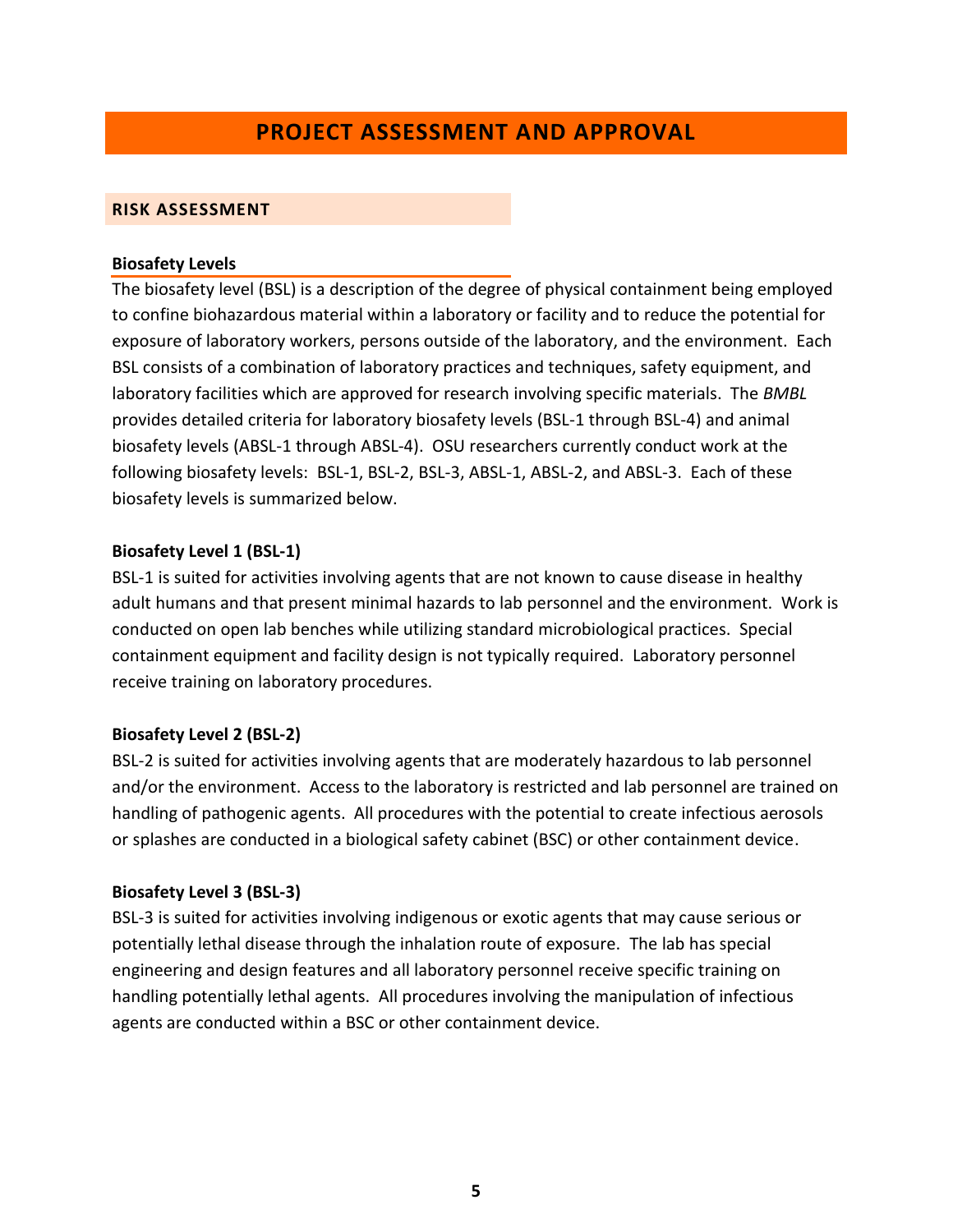## **Animal Biosafety Level 1 (ABSL-1)**

ABSL-1 is suited for animal work involving agents that are not known to cause disease in healthy adult humans or other animals and that present minimal hazards to personnel and/or the environment. Special containment equipment or facility design may be required as determined by risk assessment. Personnel receive specific training in facility procedures.

## **Animal Biosafety Level 2 (ABSL-2)**

ABSL-2 is suited for animal work involving agents that are associated with human or animal disease and that present moderate hazards to personnel and the environment. This level addresses hazards from ingestion as well as from percutaneous and mucous membrane exposure. Appropriate personal protective equipment must be utilized to reduce exposure to infectious agents, animals, and contaminated equipment.

## **Animal Biosafety Level 3 (ABSL-3)**

ABSL-3 is suited for animal work involving indigenous or exotic agents, agents that present a potential for aerosol transmission, and agents causing serious or potentially lethal disease in humans or animals. The ABSL-3 laboratory has special engineering and design features. Additionally, procedures involving the manipulation of infectious materials, or where aerosols or splashes may be created, must be conducted in a BSC or other containment device. Appropriate personal protective equipment must be utilized to reduce exposure to infectious agents, animals, and contaminated equipment. Employee occupational health programs must be implemented.

## **Plant Containment Levels**

The plant containment level is a description of the degree of containment being employed to prevent the transmission of a recombinant or synthetic nucleic acid [r(s)NA] moleculecontaining plant genome or the release of r(s)NA-derived organisms (i.e., microorganisms and/or arthropods) associated with plants during experiments conducted in a greenhouse. Each containment level consists of a combination of greenhouse practices and special greenhouse facilities for physical containment. The *NIH Guidelines* provide detailed criteria for plant biosafety levels (BSL-1P through BSL4-P). OSU researchers currently conduct work at BSL-1P and BSL-2P. Each of these containment levels is summarized below.

## **Biosafety Level 1 – Plants (BSL-1P)**

BSL-1P is suited for greenhouse activities involving transgenic plants that would not be able to survive or spread in the environment or that would not otherwise pose an environmental risk if accidentally released. BSL-1P also applies to genetically modified plant-associated organisms that are not known to have negative effects on the ecosystem and do not spread rapidly (Adair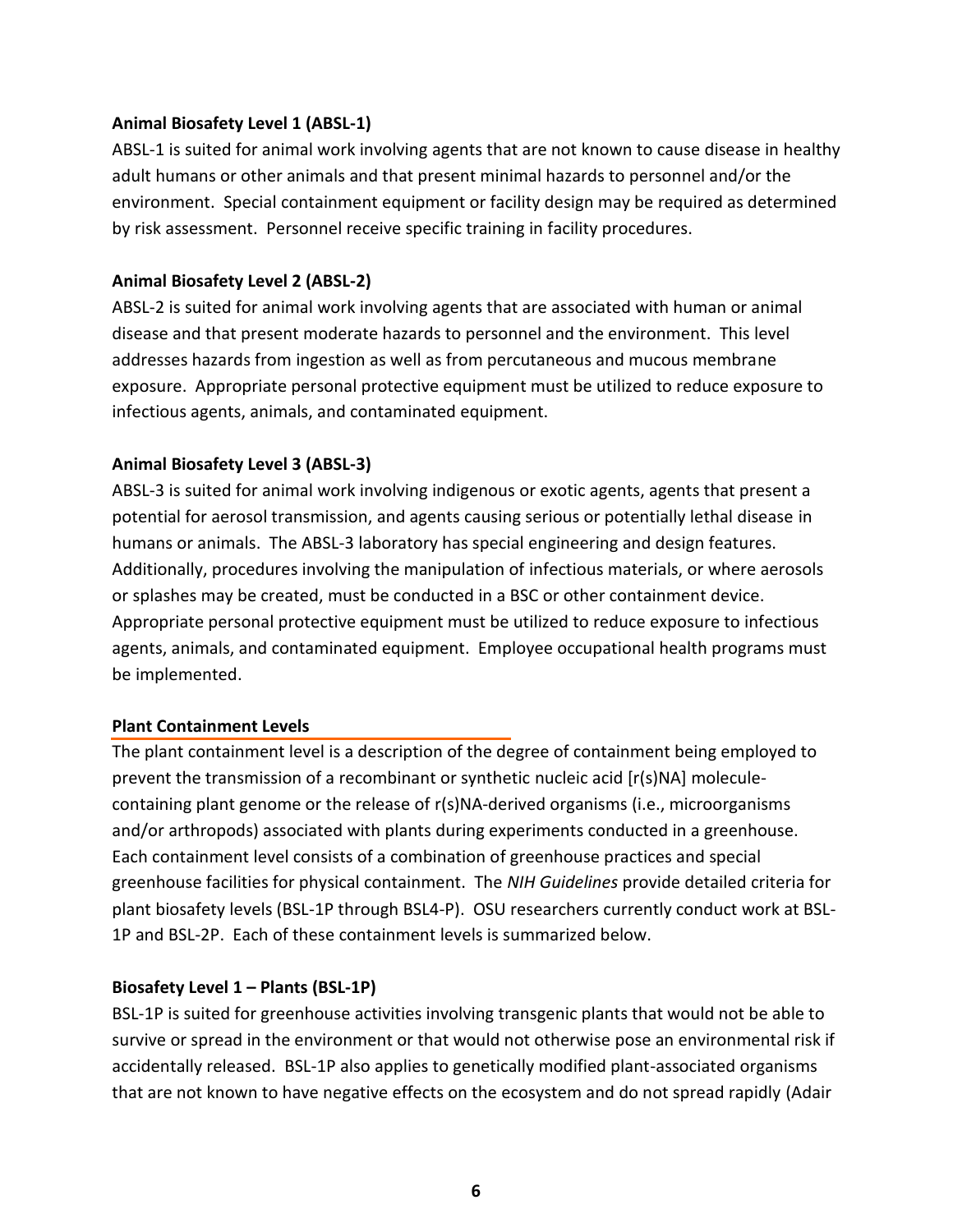& Irwin, 2008). Experimental organisms must be kept in species-appropriate containers and must be rendered inactive prior to disposal. Special facility design is not required.

## **Biosafety Level 2 – Plants (BSL-2P)**

BSL-2P is suited for activities with transgenic plants and associated organisms that could be easily managed if released outside of the greenhouse and for transgenic plants that may display new weedy characteristics or are capable of interbreeding with weeds in the area. This containment level is also suited for transgenic plant-associated organisms that do not pose a serious threat to the ecosystem (Adair & Irwin, 2008). In addition to BSL-1P requirements, work at this level warrants additional signage and documentation. Additionally, the greenhouse floor must be impervious and openings (e.g., windows, roofs, etc.) must be screened to exclude small flying animals.

## **Arthropod Containment Levels**

The arthropod containment level (ACL) is a description of the degree of confinement being employed to contain arthropod vectors of pathogenic agents. When an arthropod is infected with a pathogen, the containment level must match that required for the agent without regard for other factors (e.g., vector competence, etc.). Each ACL consists of a combination of laboratory practices and primary and/or secondary barriers. The [Arthropod Containment](http://online.liebertpub.com/doi/pdfplus/10.1089/153036603322163475)  [Guidelines](http://online.liebertpub.com/doi/pdfplus/10.1089/153036603322163475) provide detailed criteria for arthropod containment levels (ACL-1 through ACL-4). OSU researchers currently conduct work at ACL-1 and ACL-2. Each of these arthropod containment levels is summarized below.

# **Arthropod Containment Level 1 (ACL-1)**

ACL-1 is suited for activities involving uninfected arthropod vectors or vectors that are infected with a non-pathogen. Arthropods that are already present in the region and exotic species that would be inviable upon escape are typically maintained under ACL-1 conditions. Arthropods are handled using standard practices and housed in species-appropriate containers.

# **Arthropod Containment Level 2 (ACL-2)**

ACL-2 is suited for work with exotic and indigenous arthropods that are infected with human and/or animal pathogens. Genetically modified vectors should also be maintained at this level as long as the modifications have no, or only negative effects on survivorship, viability, or vector capacity. Arthropods are still housed in species-appropriate containers. However, requirements for facility access, physical containment, disposal, and facility design are more stringent than those for ACL-1.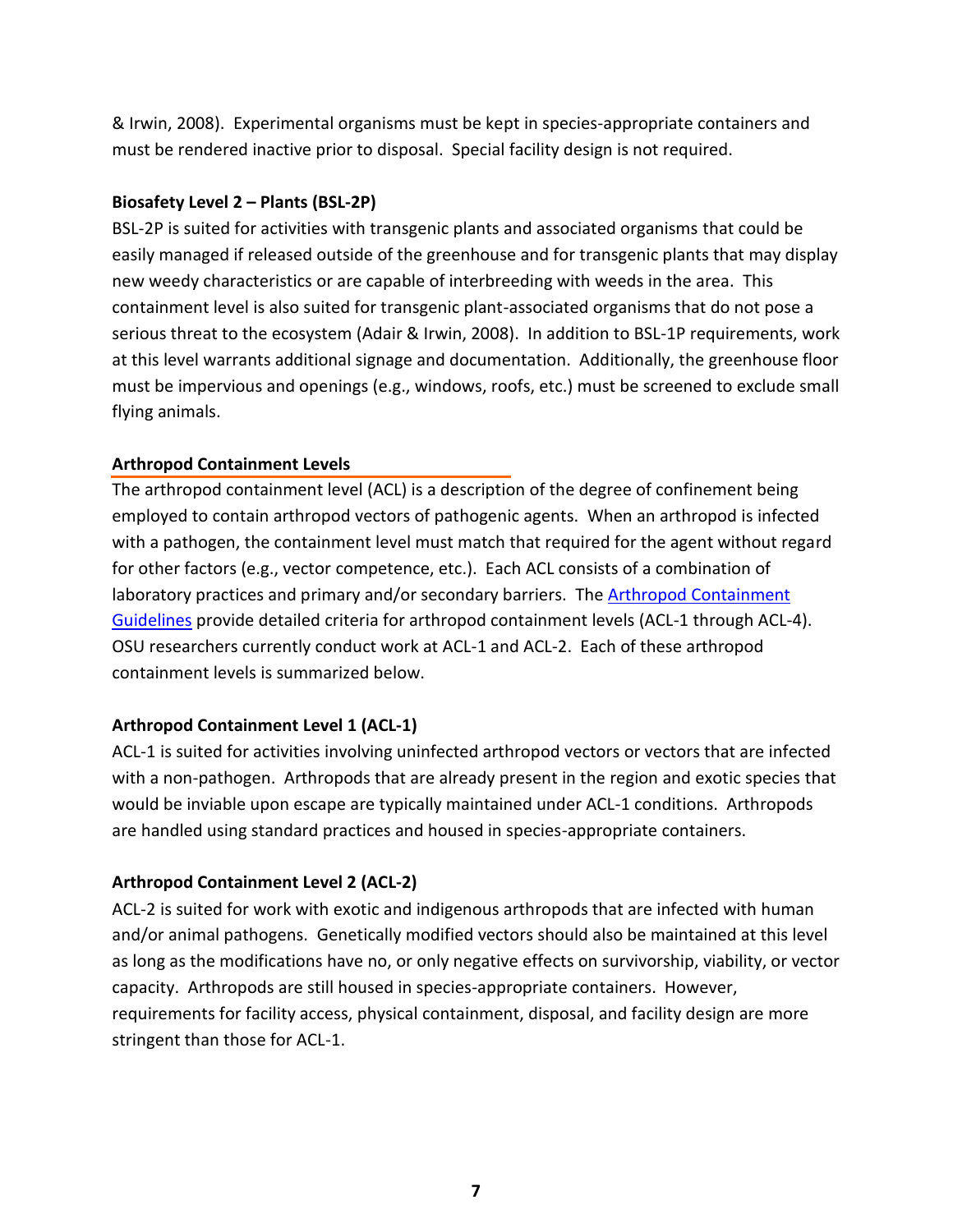## **Risk Groups**

Biological agents and toxins may be classified into risk groups based on their relative hazard. The table that follows, which was excerpted from the *BMBL*, describes the classification of biological agents and toxins based on the risk to both humans and animals.

| <b>Risk Group</b><br><b>Classification</b> | <b>NIH Guidelines for Research</b><br><b>Involving Recombinant DNA</b><br><b>Molecules 2002</b>                                                                                                           | <b>World Health Organization Laboratory</b><br><b>Biosafety Manual 3rd Edition 2004</b>                                                                                                                                                                                                                                                                                                          |
|--------------------------------------------|-----------------------------------------------------------------------------------------------------------------------------------------------------------------------------------------------------------|--------------------------------------------------------------------------------------------------------------------------------------------------------------------------------------------------------------------------------------------------------------------------------------------------------------------------------------------------------------------------------------------------|
| <b>Risk Group 1</b>                        | Agents that are not associated with<br>disease in healthy adult humans.                                                                                                                                   | (No or low individual and community risk)<br>A microorganism that is unlikely to cause<br>human or animal disease.                                                                                                                                                                                                                                                                               |
| <b>Risk Group 2</b>                        | Agents that are associated with<br>human disease which is rarely<br>serious and for which preventive or<br>therapeutic interventions are often<br>available.                                              | (Moderate individual risk; low community risk)<br>A pathogen that can cause human or animal<br>disease but is unlikely to be a serious hazard to<br>laboratory workers, the community, livestock<br>or the environment. Laboratory exposures may<br>cause serious infection, but effective treatment<br>and preventive measures are available and the<br>risk of spread of infection is limited. |
| <b>Risk Group 3</b>                        | Agents that are associated with<br>serious or lethal human disease for<br>which preventive or therapeutic<br>interventions may be available (high<br>individual risk but low community<br>risk)           | High individual risk; low community risk)<br>A pathogen that usually causes serious human<br>or animal disease but does not ordinarily<br>spread from one infected individual to another.<br>Effective treatment and preventive measures<br>are available.                                                                                                                                       |
| <b>Risk Group 4</b>                        | Agents that are likely to cause<br>serious or lethal human disease for<br>which preventive or therapeutic<br>interventions are not usually<br>available (high individual risk and<br>high community risk) | (High individual and community risk)<br>A pathogen that usually causes serious human<br>or animal disease and that can be readily<br>transmitted from one individual to another,<br>directly or indirectly. Effective treatment and<br>preventive measures are not usually available.                                                                                                            |

The *BMBL* and *NIH Guidelines* do not contain definitions for risk group classification of biological agents and toxins that pose a risk to plants. However, both define biosafety levels to contain agents that pose a threat to the environment. To determine a risk group classification for biological agents and toxins that pose a risk to plants, *A Practical Guide to Containment: Plant Biosafety in Research Greenhouses* may be referenced.

Risk groups and containment levels often correspond. However, the IBC may elect to raise or lower the biosafety level for work with a particular agent based upon risk assessment.

## **Agent Specific Risk Assessment**

It is the responsibility of the PI or laboratory director to conduct a risk assessment to determine the proper work practices and containment requirements for work with biohazardous material. The risk assessment process should identify features of microorganisms as well as host and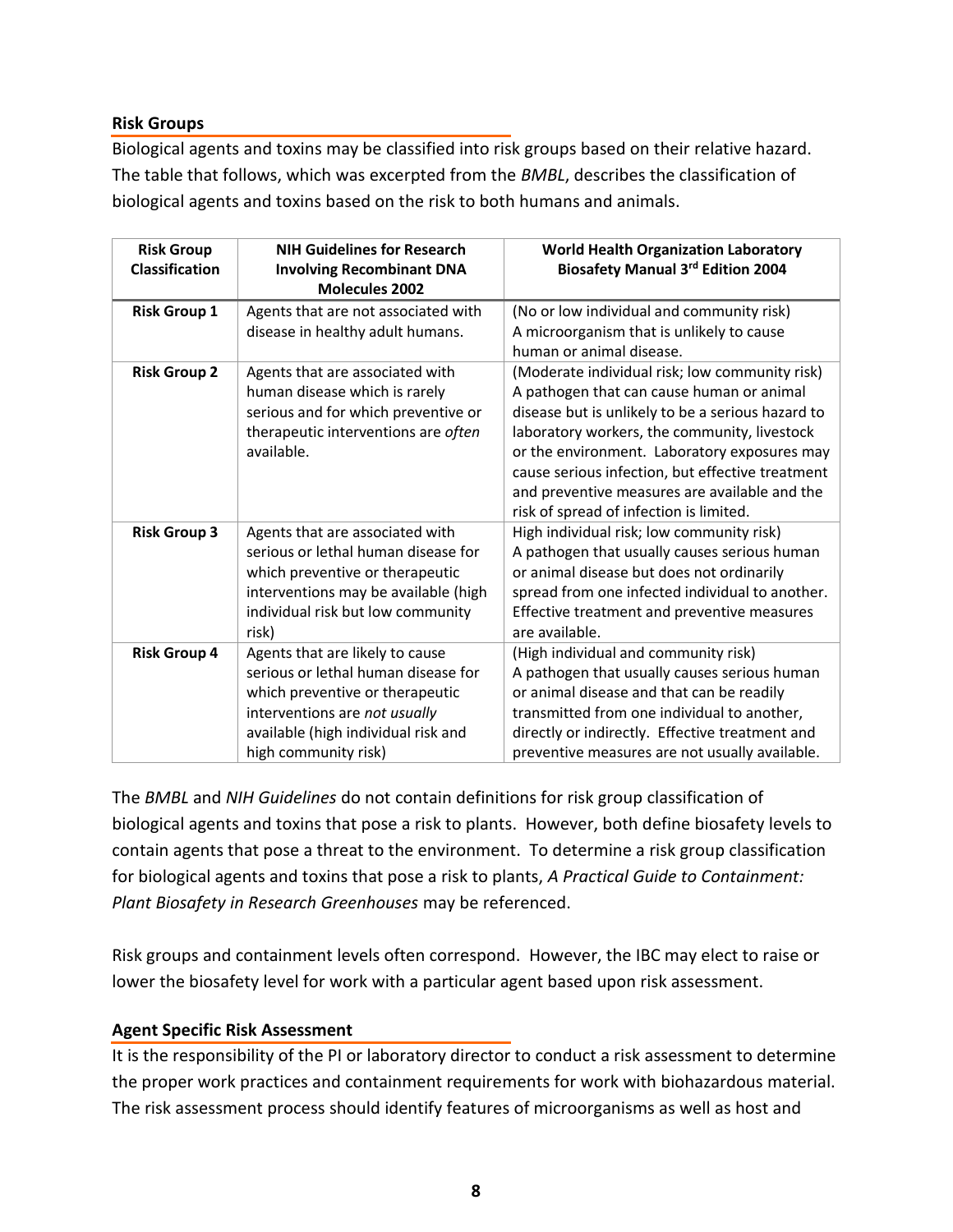environmental factors that influence the potential for workers to experience a biohazard exposure. To document the risk assessment, the appropriate IBC protocol and risk assessment forms must be completed. This responsibility cannot be shifted to inexperienced or untrained personnel. The IBC must approve the risk assessment before work may be conducted.

The PI or laboratory director should consult with the Biosafety Officer (BSO) to ensure that the laboratory is in compliance with established guidelines and regulations. When performing a risk assessment, it is advisable to take a conservative approach when the available information in incomplete. Factors to consider when evaluating risk include:

**Host range:** Note the susceptible hosts and whether susceptible hosts are in the vicinity of the proposed research.

**Disease severity:** Consider the symptoms that the agent or toxin causes. The potential to survive infection with and without medical treatment should also be described. Note that different strains of an agent may impact disease severity.

**Route of transmission:** Note how the agent causes infection (e.g., inhalation, ingestion, breaks in the skin, etc.). If a vector is needed for transmission, describe this relationship. Also note if infection can be spread from person to person, animal to animal, or plant to plant.

**Agent stability:** The greater the potential for an agent to survive in the environment, the higher the risk. Consider factors such as desiccation, exposure to sunlight or ultraviolet light, or exposure to chemical disinfectants when looking at the stability of an agent. It is important to note the agent's ability to survive both on a surface in the lab and if it accidentally released into the environment.

**Form of agent:** Note which developmental stages of the agent you are using if the agent has different forms (e.g., spores, vegetative cells, etc.).

**Infectious dose:** Consider the amount of an infectious agent needed to cause infection in a normal host. An infectious dose can vary from one to hundreds to thousands of organisms or infectious units. A host's immune status can also influence the infectious dose.

**Concentration and volume:** Consider whether the organisms are in solid tissue, viscous blood, sputum, urine, feces, etc., the volume of the material, and the laboratory work planned (e.g., amplification of the material, sonication, centrifugation, etc.). In most instances, the risk increases as the concentration of microorganisms increases.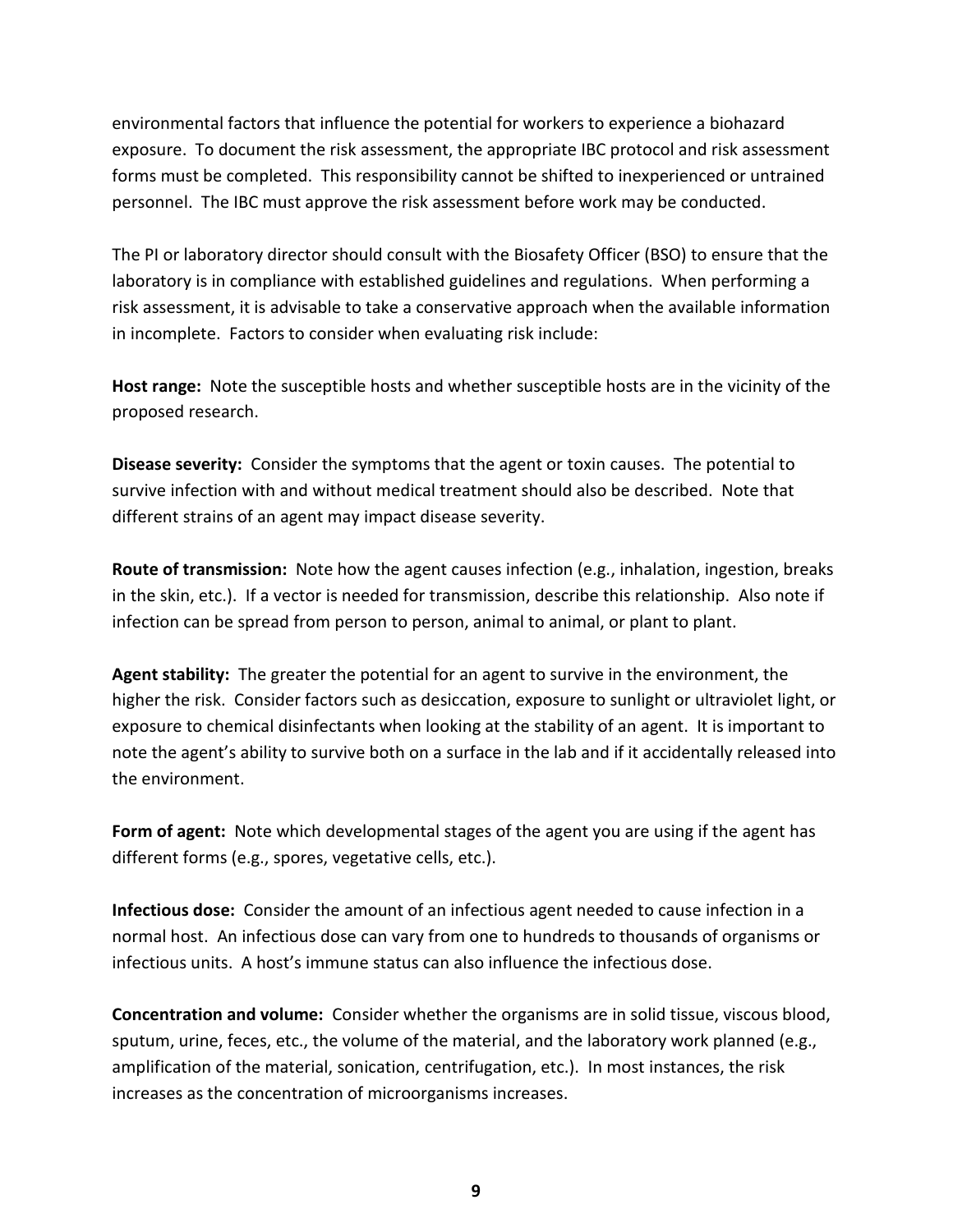**Origin:** This may refer to the geographic location (domestic or foreign), host, or nature of the source.

**Availability of data from animal studies:** If human data is not available, information on the pathogenicity, infectivity, and route of exposure from animal studies may be valuable. Use caution when translating infectivity data from one species to another.

**Drug resistance:** Describe any drug resistance and note if the drug is commonly used to treat the disease and agent causes.

**Availability of effective prophylaxis or therapeutic intervention:** Effective vaccines, if available, should be offered to laboratory personnel in advance of their handling of infectious material. However, immunization does not replace engineering controls, proper practices and procedures, and the use of personal protective equipment (PPE). The availability of postexposure prophylaxis should also be considered.

**Medical surveillance:** Medical surveillance programs may include monitoring employee health status, participating in post-exposure management, employee counseling prior to offering vaccination, and annual checkups.

# <span id="page-9-0"></span>**PROJECT APPROVAL**

All projects involving biohazardous materials must be approved by the IBC prior to initiation. Aspects of certain projects may also require the approval of the NIH Director and/or NIH's Office of Biotechnology Activities (OBA), the Institutional Animal Care and Use Committee (IACUC), the Radiation Safety Committee, the Laser Safety Committee, the Institutional Review Board (IRB), and Environmental Health and Safety (EHS), as well as others.

## **IBC**

All research and teaching activities conducted by faculty, staff, students, post docs, visiting scientists or other temporary personnel on OSU property or involving the use of OSU-owned equipment are subject to IBC review if the activities involve the use of biohazardous materials as defined in this manual. Important information regarding the submission of an IBC protocol application follows:

 All applicable sections must be completed, all signatures and initials obtained, and all required documentation must be provided to the IBC prior to its review of a protocol.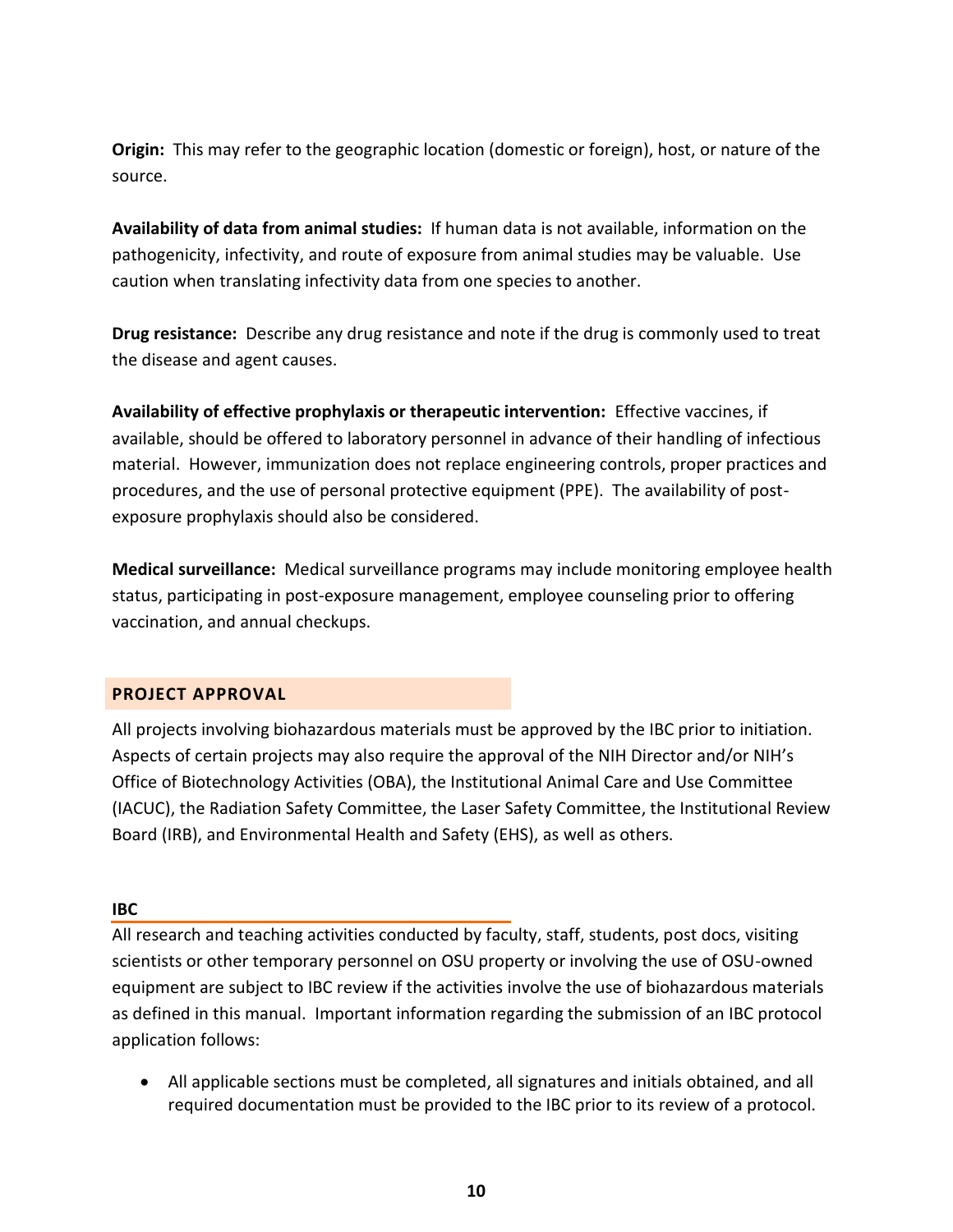- The project summary must be easily understood by a diverse group of people, including individuals without expertise in the specific field. At the same time, it must provide enough detail for the committee to evaluate the work for the purpose of performing a risk assessment. Insufficient information will make it difficult for the IBC to assess the potential hazards and risks of the work which will result in approval delay. The following information should be included in the summary:
	- o overall goals and significance of the work;
	- o specific objectives/phases;
	- o experimental procedures to be used;
	- o PPE, safety equipment, waste processing, disinfection procedures, transport procedures, sharps handling, and any other lab safety procedures; and
	- $\circ$  specific locations for various steps if the research is to be conducted in multiple locations.

After submission of the complete protocol, the IBC will review it to determine if the proposed project is in compliance with the appropriate policies and regulations. IBC review will consist of, but is not limited to:

- an overall assessment of the proposed project to determine if any conditions associated with the project would prohibit initiation of the proposed plan;
- an assessment of the containment level proposed to ensure that the level is sufficient for the type of activity being proposed; and
- an assessment of the facilities, procedures, practices, and training relative to the proposed level of containment.

The IBC, as part of its review of an application, will ensure that a biosafety inspection report for the particular space(s) listed in the application is current and any noted deficiencies from that inspection have been properly addressed.

No research employing biohazardous materials can commence prior to IBC approval, regardless of source of funding (if any). Any modification of the original protocol will require the approval of the Biological Safety Officer or the IBC depending upon the nature of the modification. Examples of project changes that require IBC approval include:

- change in scope of work;
- change in procedures or equipment;
- change in agents;
- change of strains;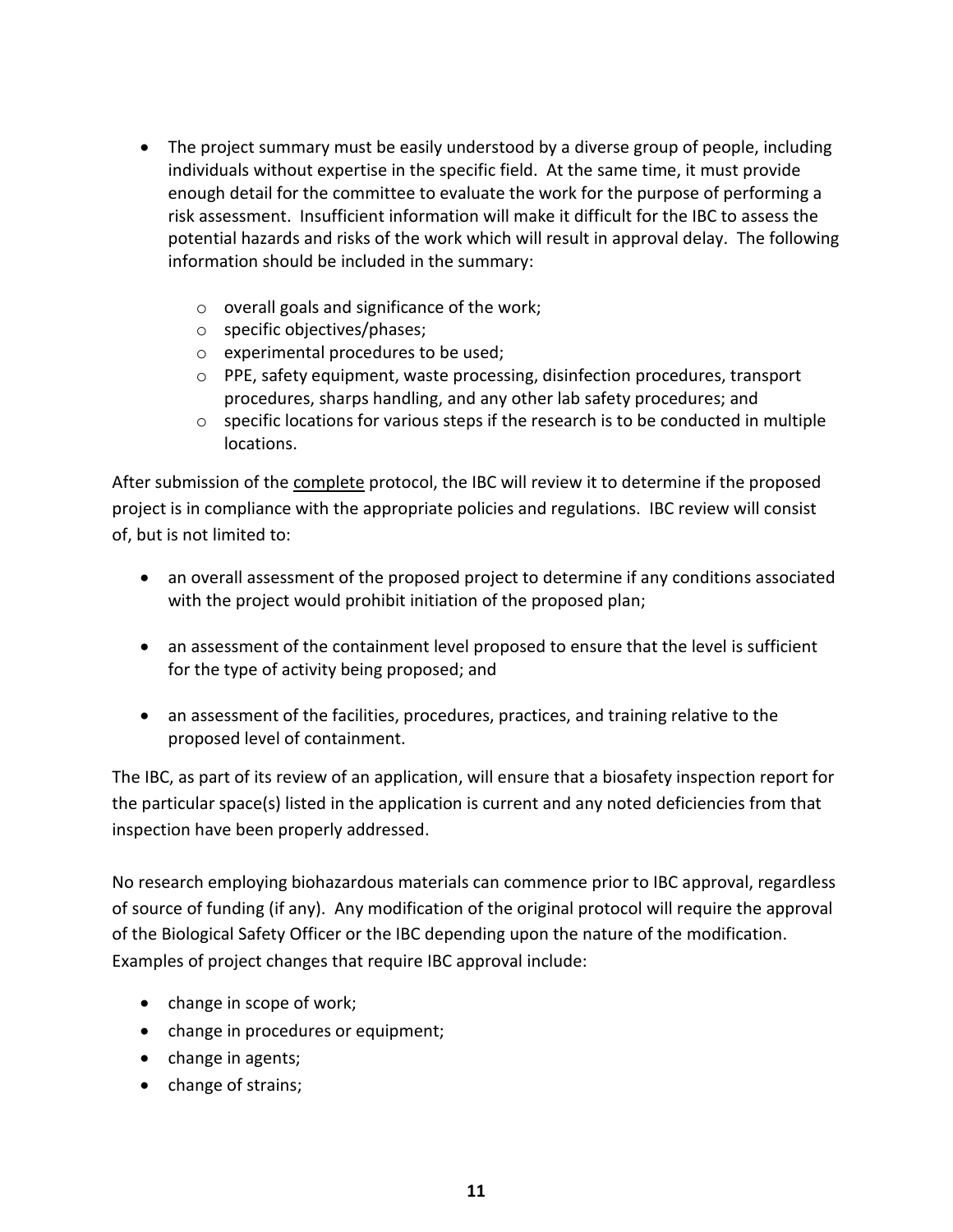- change in drug resistance of strains;
- change in laboratory space; and/or
- change in personnel.

## **NIH Director & NIH-OBA**

In addition to IBC approval, some experiments involving recombinant or synthetic nucleic acids must also be approved by the NIH Director or by NIH-OBA. Major Actions, as defined by the *NIH Guidelines*, must be approved by the NIH Director. Experiments involving the cloning of toxin molecules with an LD50 of less than 100 ng/kg body weight must be approved by NIH-OBA.

## **IACUC**

All research involving live, vertebrate animals must be approved by the OSU IACUC prior to initiation.

## **Radiation Safety**

All research involving radioactive materials and/or machines which produce ionizing radiation must be approved by the OSU Radiation Safety Committee prior to initiation.

## **Laser Safety**

All research involving Class 3B and/or Class 4 lasers must be approved by the OSU Laser Safety Committee prior to initiation.

## **IRB**

All research involving human subjects must be approved by the OSU IRB prior to initiation. In addition, if the research involves the deliberate transfer of recombinant or synthetic nucleic acids, the Recombinant Advisory Committee (RAC) of the NIH-OBA must also review and approve the project.

## **EHS**

**Blood, blood products, body fluids, and/or tissues from humans or non-human primates:** The Occupational Safety & Health Administration (OSHA) Bloodborne Pathogen Standard mandates a combination of engineering and work practice controls, training, Hepatitis B vaccination, and other provision to help control the health risk posed to employees resulting from occupational exposure to human blood and other potentially infectious materials that may contain these or other specified agents.

EHS is responsible for facilitating compliance with OSHA standards, including the Bloodborne Pathogen Standard. Contact EHS for additional requirements for working with these materials.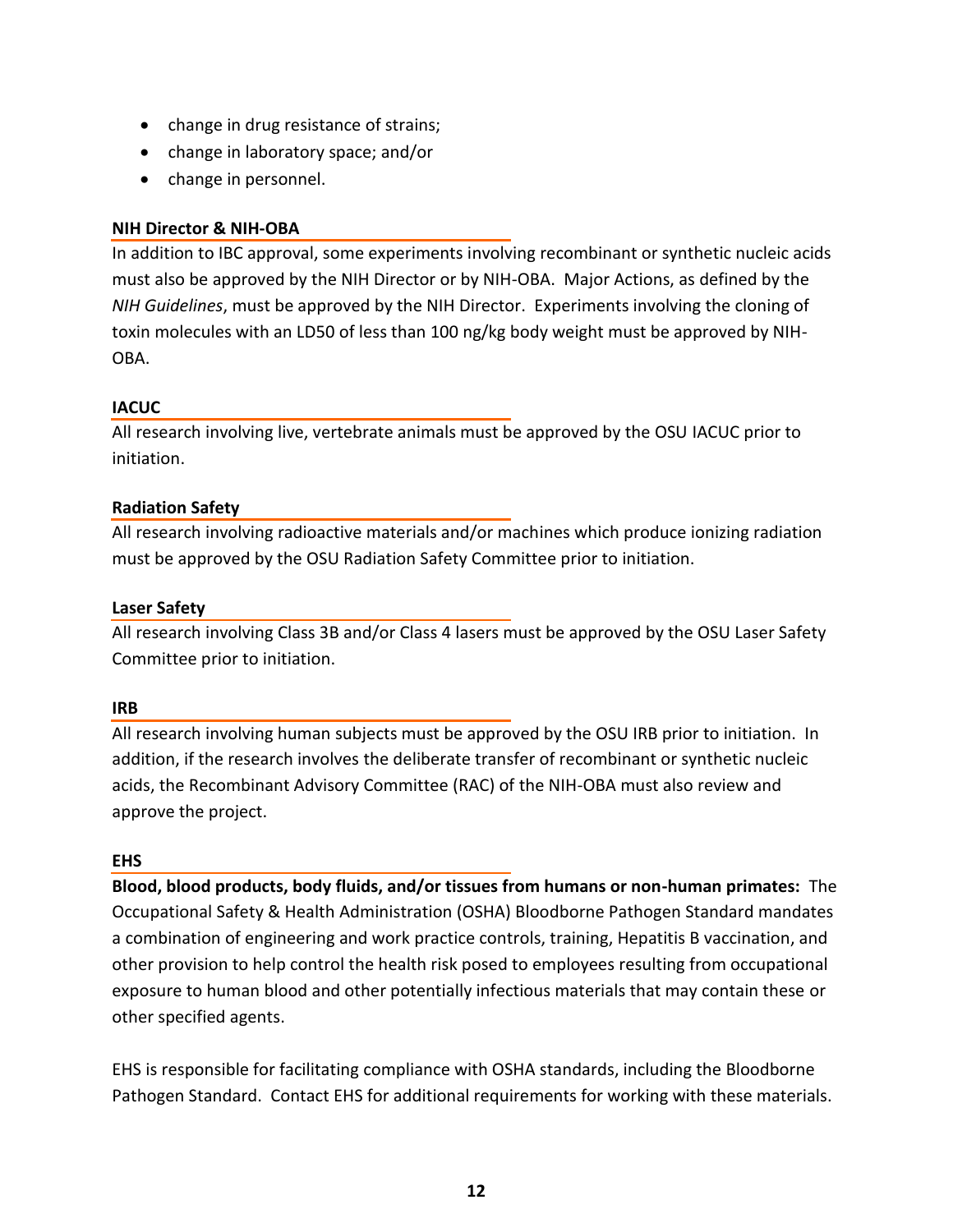**Respiratory Protection Program:** The purpose of the Respiratory Protection Program is to ensure that all OSU employees have adequate respiratory protection in the workplace when engineering controls or work practices are inadequate or not feasible to reduce the exposure to airborne contaminants.

EHS provides respiratory protection services to all OSU-Stillwater employees who wear respiratory protection during work activities and those who anticipate wearing respiratory equipment during an emergency incident. Contact EHS for additional information on this program.

## <span id="page-12-0"></span>**PERMITS**

Special federal permits may be required for importing, exporting, and/or transporting human pathogens, animal pathogens, animals or animal products, plant pathogens or plant pests, and plants or plant products. PIs are responsible for obtaining all required permits prior to the initiation of research involving regulated materials. Permit requirements should be verified well in advance of needing the material in question as some permits can take up to 18 months to process.

# **Pathogens & Pests of Agricultural Significance**

The United States Department of Agriculture's (USDA) Animal and Plant Health Inspection Service (APHIS) regulates the transport of materials that have the potential to harm U.S. agricultural products, such as livestock or crops. For this reason, APHIS permits may be required for import, export, and/or movement of animal or plant pathogens, soil samples, insects, animals or animal products, and plants or plant products. An APHIS permit may also be required for introduction of genetically modified organisms into the environment. Information about the APHIS permits that are commonly required for academic research can be found below. Additional information can be found on the USDA-APHIS Imports & Exports [webpage.](https://www.aphis.usda.gov/wps/portal/aphis/ourfocus/importexport)

**Plant Protection and Quarantine (PPQ) Permits:** APHIS PPQ regulates the movement of agricultural and associated products to safeguard U.S. agriculture and natural resources from the risks associated with the entry, establishment, or spread of plant pests and noxious weeds.

• Regulated Organism Permits – A PPQ 526 permit is required for the importation, interstate movement, and environmental release of plant pests (plant feeding insects, mites, snails, slugs, and plant pathogenic bacteria, viruses, fungi, etc.), biological control organisms of plant pests, and weeds, bees, parasitic plants, and noxious weeds. A PPQ 526 permit is also required for importation and interstate movement of soil for the purpose of isolating or culturing microorganisms from the soil.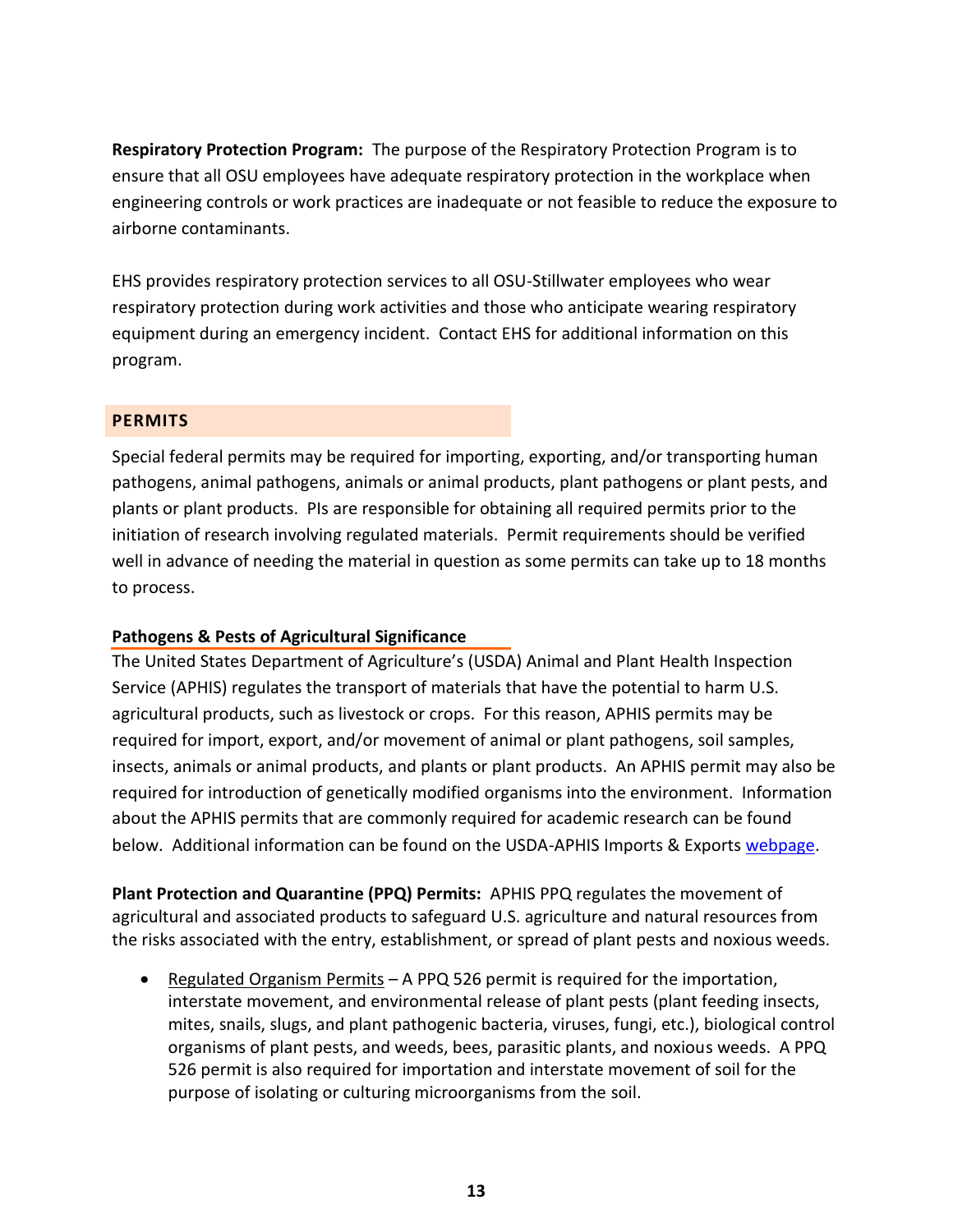A facility inspection may be required before a PPQ 526 permit can be issued. Applicants will be informed of the need for an inspection once submitted application materials have been reviewed by a PPQ specialist.

**Note: A PPQ 526 permit is required anytime that you are importing one of the materials listed above into Oklahoma, even if the organism is already present in the state.**

 $\bullet$  Soil Permits – A PPQ 525 permit is required for the importation of soil for purposes other than the isolation and culturing of microorganisms from the soil. This permit is required when importing soil for chemical/physical analysis and for isolation of deoxyribonucleic acid (DNA) or ribonucleic acid (RNA).

**Veterinary Services (VS) Permits:** APHIS VS aims to control, prevent, and/or eliminate animal diseases by monitoring animal health in the U.S. VS provides permits for the import, interstate movement, and export of materials exposed to or derived from animals. VS offers the following permits.

- APHIS 2005 Application for U.S. Veterinary Biological Product Permit
- VS 16-3 Application for Permit to Import Controlled Material or Transport Organisms or Vectors or Animal Products and By-Products
- VS 16-7 Application for Permit to Import Cell Cultures and Their Products
- VS 17-129 Application to import or transit live animals, semen, embryos and eggs for hatching

A facility inspection may be required before a VS permit is issued.

**Biotechnology Regulatory Service (BRS) Permits:** BRS issues permits for importation, interstate movement, or environmental release of certain genetically engineered organisms that pose a plant pest risk, including plants, insects, or microbes. The introduction of regulated articles requires a permit with the exception of introductions that are either eligible for introduction under the notification procedure or are conditionally exempt.

**Regulated Article - an organism which has been altered or produced through genetic engineering, if the donor organism, recipient organism, or vector or vector agent belongs to any genera to taxa designed in [7 CFR 340.2](http://www.ecfr.gov/cgi-bin/text-idx?SID=00becd62a46314df2242584794ecdc72&node=se7.5.340_12&rgn=div8) and meets the definition of plant pest, or is an unclassified organism and/or an organism whose classification is unknown, or any product which contains such an organism, or any other organism or product altered or produced through genetic engineering which the APHIS Administrator determines is a plant pest or has reason to believe is a plant pest**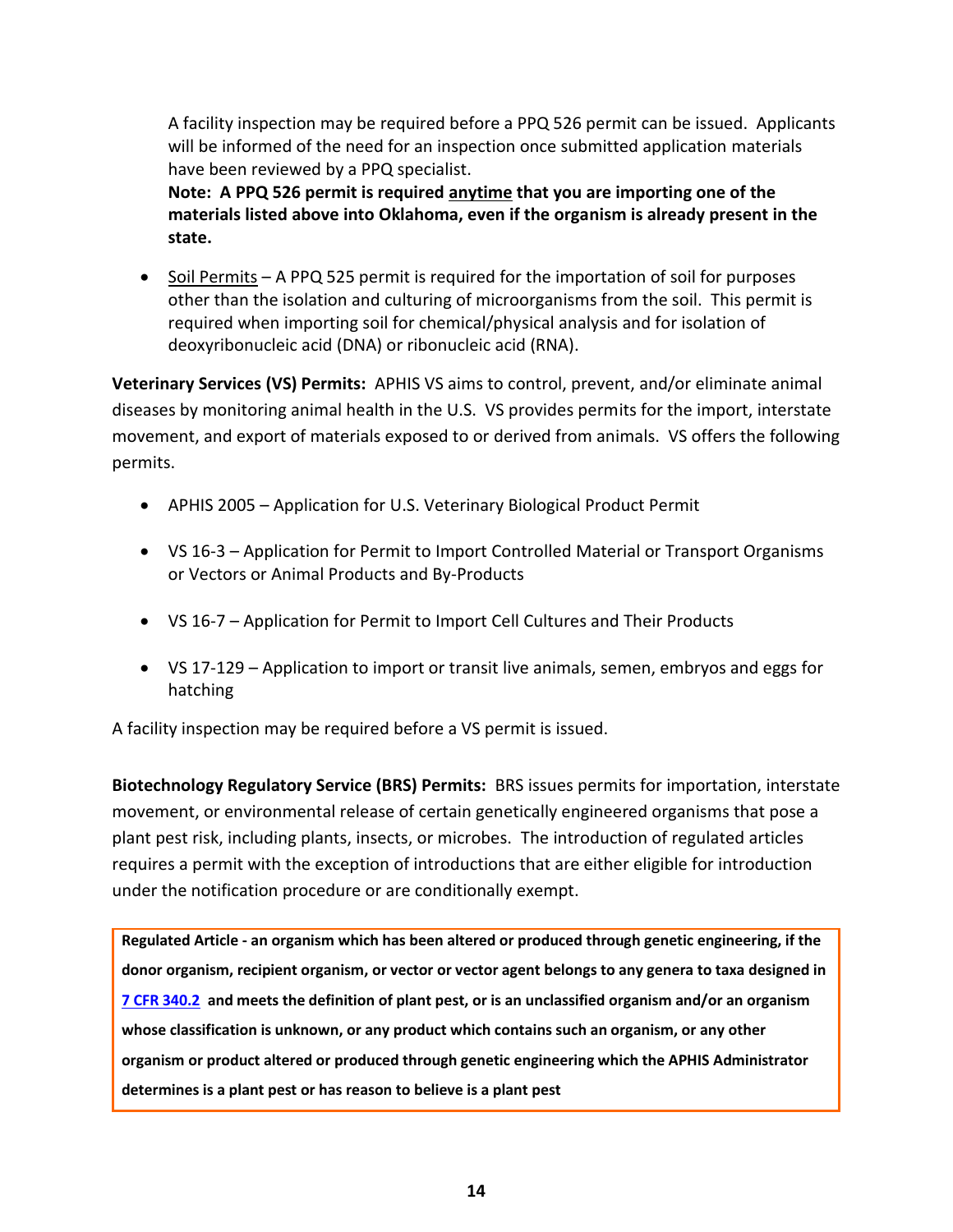- Notification Procedure The notification procedure is a streamlined alternative to the permitting process which allows the introduction of a certain subset of genetically engineered plants. To qualify for the notification process, the applicant must certify that: 1) the regulated article meets specific eligibility criteria, and 2) the introduction will meet specified performance standards. Detailed information about these eligibility criteria and performance standards can be found in the USDA-APHIS BRS *[Notification](http://www.aphis.usda.gov/biotechnology/downloads/notification_guidance_0311.pdf)  [User Guide](http://www.aphis.usda.gov/biotechnology/downloads/notification_guidance_0311.pdf)*.
- Exemptions
	- 1. A permit for interstate movement is not required for genetic material from any plant pest in *Escherichia coli* genotype K-12 (strain K-12 and its derivatives), sterile strains of *Saccharomyces cerevisiae*, or asporogenic strains of *Bacillus subtilis*, provided that the following conditions are met:
		- a) the microorganisms are packaged and shipped in accordance with applicable APHIS [guidelines;](http://www.ecfr.gov/cgi-bin/text-idx?SID=9893e303a4c494d1f57e6b751e7f8575&node=se7.5.340_18&rgn=div8)
		- b) the cloned genetic material is maintained on a nonconjugation proficient plasmid and the host does not contain other conjugation proficient plasmids or generalized transducing phages;
		- c) the cloned material does not include the complete infectious genome of a known plant pest; and
		- d) the cloned genes are not carried on an expression vector if the cloned genes code for:
			- a toxin to plant or plant products, or a toxin to organisms beneficial to plants; or
			- other factors directly involved in eliciting plant disease (i.e., cell wall degrading enzymes); or
			- substances acting as, or inhibitory to, plant growth regulators.
	- 2. A permit for interstate movement is not required for genetic material from any plant pest contained in the genome of the plant *Arabidopsis thaliana*, provided that the following conditions are met:
		- a) the plants or plant material are packaged and shipped in accordance with applicable APHIS [guidelines;](http://www.ecfr.gov/cgi-bin/text-idx?SID=9893e303a4c494d1f57e6b751e7f8575&node=se7.5.340_18&rgn=div8)
		- b) the cloned genetic material is stably integrated into the plant genome; and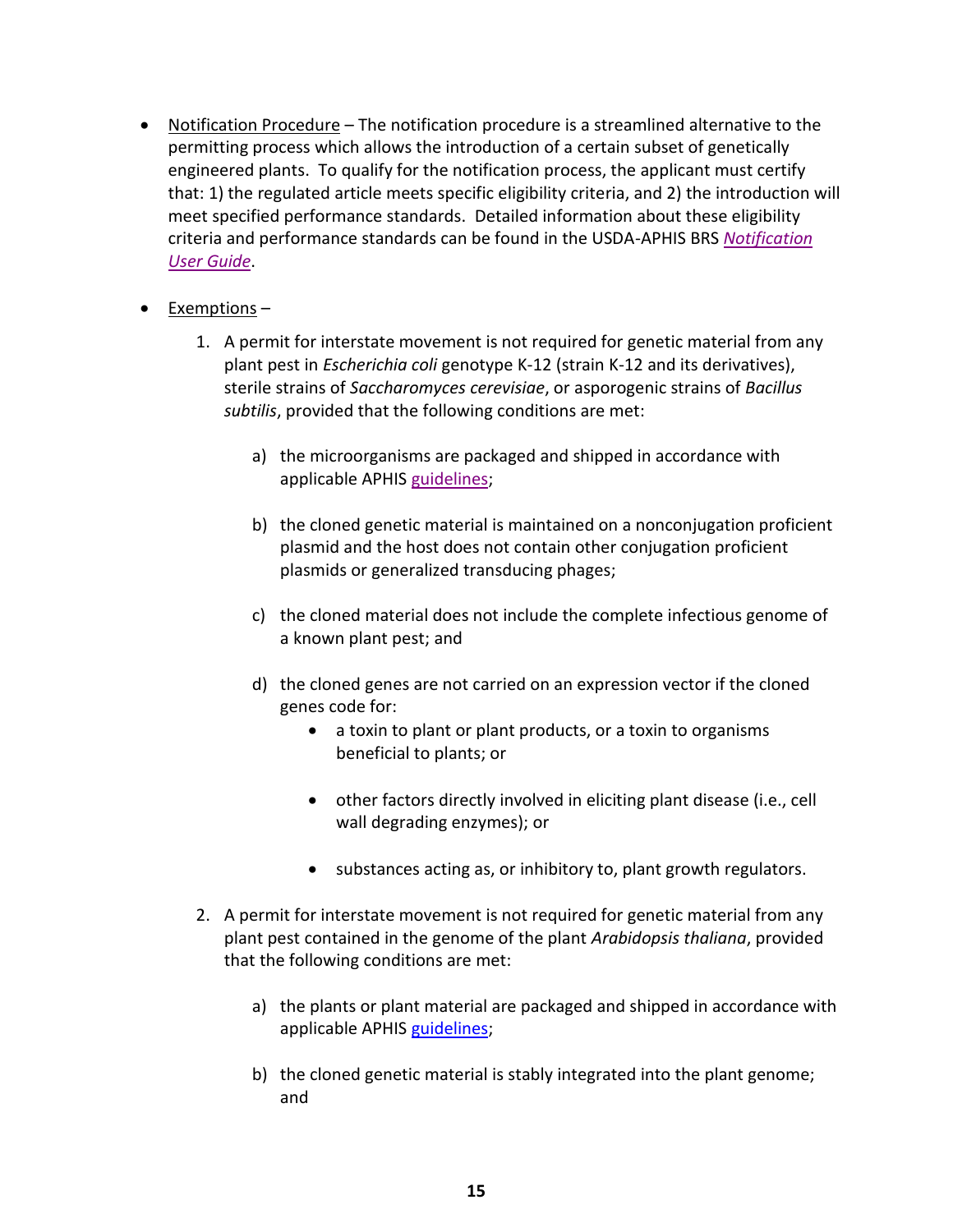c) the cloned material does not include the complete infectious genome of a known plant pest.

## **Human Pathogens**

The U.S. Department of Health and Human Services (HHS), through the Centers for Disease Control and Prevention (CDC), regulates the importation of infectious biological agents, infectious substances, and vectors of human disease into the U.S. These regulated materials are listed below.

- Infectious biological agents a microorganism (including, but not limited to, bacteria, viruses, fungi, or protozoa) or prion, whether naturally occurring, bioengineered, or artificial, or a component of such microorganism or prion that is capable of causing communicable disease in a human
- Vectors any animal (vertebrate or invertebrate) including arthropods or any noninfectious self-replicating system (e.g., plasmids or other molecular vector) or animal product (e.g., a mount, rug, or other display item composed of the hide, hair, skull, teeth, bones, or claws of an animal) that are known to transfer or are capable of transferring an infectious biological agent to a human
- Animals any member of the animal kingdom except a human including an animal product (e.g., a mount, rug, or other display item composed of the hide, hair, skull, teeth, bones, or claws)
- Arthropods any living insect including crustaceans, spiders, scorpions, etc. capable of being a host or vector of human disease
- Snails any freshwater (phylum Mollusca, class Gastropoda) snail capable of transmitting schistosomiasis
- $\bullet$  Rats all live bats
- Non-human primate material all non-human primate material (e.g., blood, plasma, tissue, urine, feces) requires an import permit, unless it has been specifically treated and rendered non-infectious

Personnel from the CDC may inspect applicants to ensure that the facilities have implemented the appropriate biosafety measures for the infectious biological agents, infectious substance, or vector to be imported.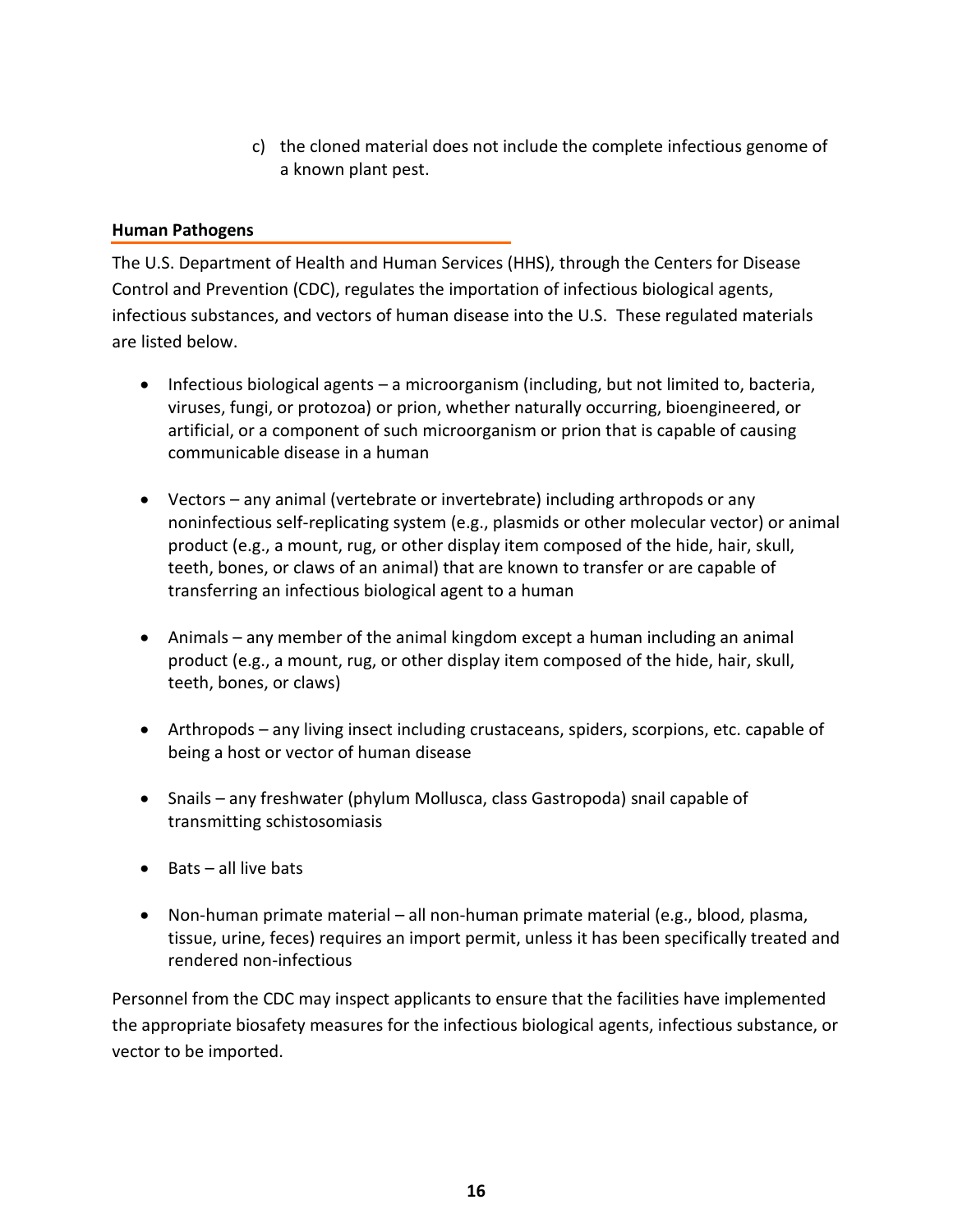Additional information can be found on the CDC Import Permit Program (IPP) webpage at: [http://www.cdc.gov/od/eaipp/.](http://www.cdc.gov/od/eaipp/)

# <span id="page-16-0"></span>**BIOSAFETY CONTAINMENT, PRACTICES, & PROCEDURES**

# <span id="page-16-1"></span>**CONTAINMENT**

The term "containment" is used to describe the safe methods for managing infectious agents in the laboratory environment where they are being handled or stored. The purpose of containment is to reduce or eliminate exposure of laboratory workers, other people, and the outside environment to potentially hazardous agents. The three elements of containment are: 1) laboratory practice and technique, 2) safety equipment, and 3) facility design.

# **Primary Containment**

Protection of personnel and the immediate laboratory environment from exposure to infectious agents is considered primary containment. It is attained by good microbiological technique and the use of appropriate safety equipment.

• Primary Containment Equipment:

Safety equipment includes Class II and III BSCs, HEPA-filtered fermenters, enclosed containment (e.g., safety centrifuge cups) and other engineering controls designed to remove or minimize exposures to hazardous biological materials. The BSC is the principal device used to provide containment of infectious splashes or aerosols generated by many microbiological procedures.

Safety equipment may also include PPE such as protective clothing, respirators, face shield, and safety glasses or goggles. PPE is often used in combination with other safety equipment when working with biohazardous materials. In some situations, personal protective clothing may form the primary barrier between personnel and the infectious materials.

In some cases, the laboratory itself may be considered primary containment (e.g., a laboratory housing animals exposed to infectious agents in open cages).

# **Secondary Containment**

The protection of the environment external to the laboratory from exposure to infectious materials is considered secondary containment. It is attained by a combination of facility design and operational practices. The risk assessment of the work to be done with a specific agent will determine the appropriate combination of work practices, safety equipment, and facility design to provide adequate containment.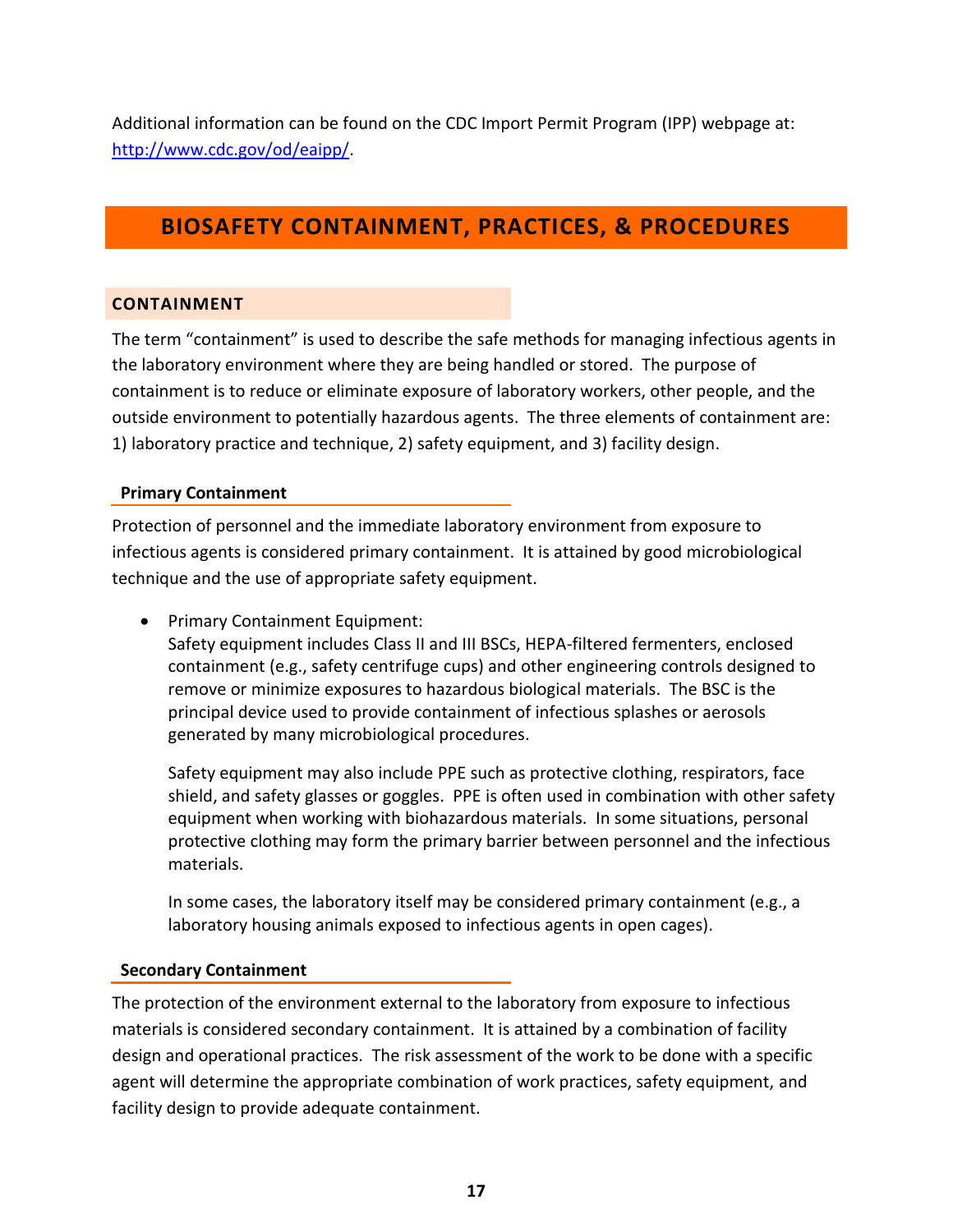• Facility Design:

The design of a facility is important in providing a barrier to protect people working inside and outside the laboratory, and people, plants, and animals in the community from infectious agents by reducing the probability of them being released from the laboratory. Facilities must be commensurate with the laboratory's function and the recommended biosafety level for the agent being manipulated.

The recommended secondary barrier(s) will depend on the risk of transmission of specific agents. For example, the exposure risks for most laboratory work in Biosafety Level 1 and 2 facilities will be direct contact with the agents, or inadvertent contact exposures through contaminated work environments. Secondary barriers in these laboratories may include separation of the laboratory work area from public access, availability of a decontamination facility (e.g., autoclave), and hand washing facilities.

As the risk for aerosol transmission increases, higher levels of primary containment and multiple secondary barriers may become necessary to prevent infectious agents from escaping into the environment. Such design features could include specialized ventilation systems to assure directional airflow, air treatment systems to decontaminate or remove agents from exhaust air, controlled access zones, airlocks at laboratory entrances, or separate buildings or modules for isolation of the laboratory.

## **Laboratory Practice and Technique**

The most important element of containment is strict adherence to standard microbiological practices and techniques. Individuals working with infectious agents or infected materials must be aware of potential hazards, and must be trained and proficient in the practices and techniques required for handling such material safely. The PI or laboratory supervisor is responsible for providing or arranging for appropriate training of personnel.

The following standard microbiological practices must be adhered to at all times:

- Lab personnel must wash their hands after handling biohazardous materials, removing gloves, or leaving the containment area.
- Eating, drinking, smoking, handling contact lenses, applying cosmetics, and storing food for human consumption must not be permitted in laboratory areas.
- Mouth pipetting is prohibited; mechanical pipetting devices must be used.
- Perform all procedures in a way that minimizes the creation of splashes and/or aerosols.
- Decontaminate work surfaces after completion of work with biohazardous materials and after any spill or splash of potentially infectious material with appropriate disinfectant.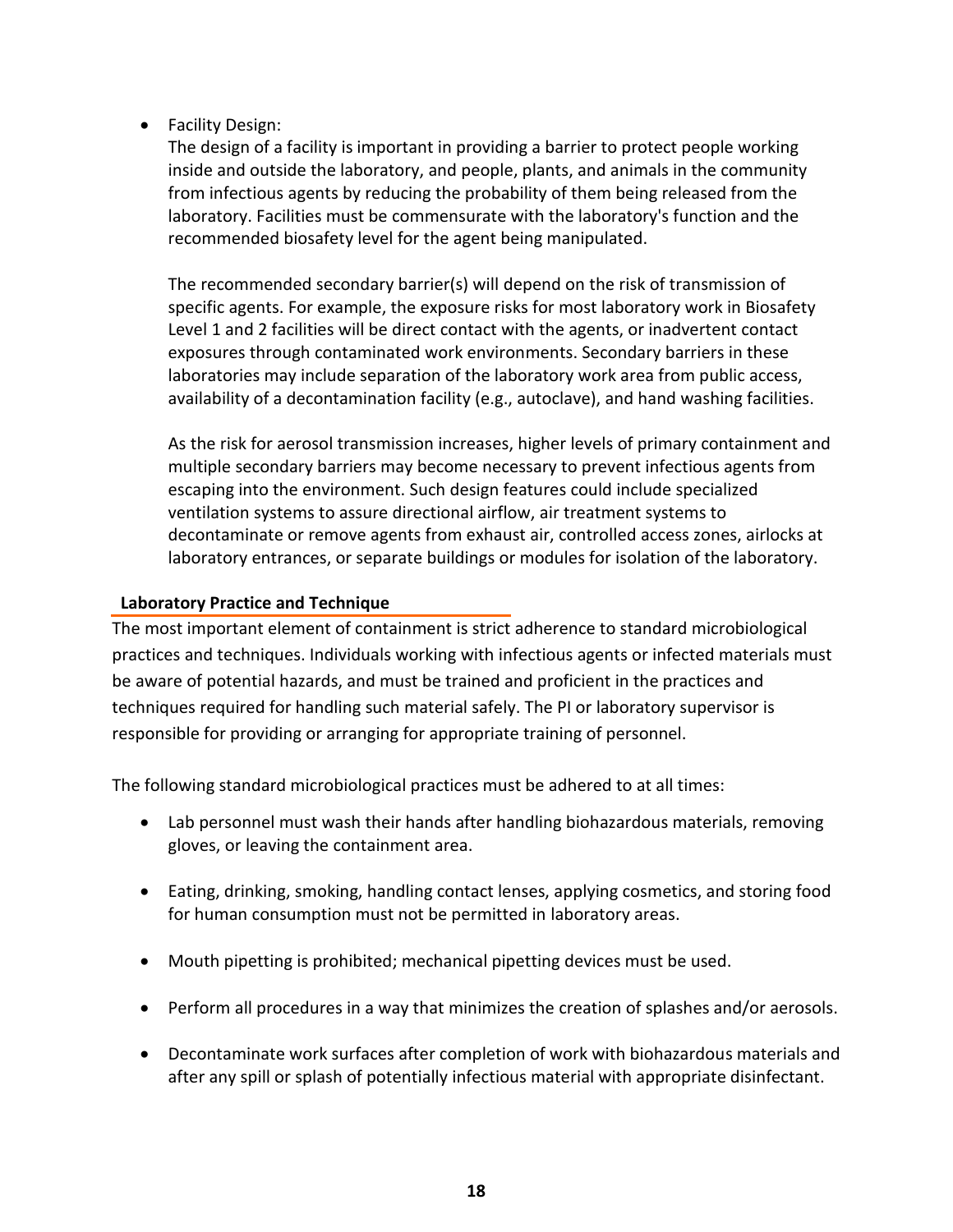- Decontaminate all cultures, stocks, and other potentially infectious materials before disposal using an effective method.
- An effective integrated pest management program is required (see Appendix E for details).
- The PI or laboratory supervisor must ensure that laboratory personnel receive appropriate training regarding their duties, the necessary precautions to prevent exposures, and exposure evaluation procedures.

Each laboratory must develop an operational manual that identifies specific hazards that will or may be encountered, and that specifies practices and procedures designed to minimize or eliminate risks. Personnel should be advised of special hazards and should be required to read and follow the required practices and procedures.

Laboratory personnel safety practices and techniques must be supplemented by appropriate facility design and engineering features, safety equipment, and management practices as determined by risk assessment.

# <span id="page-18-0"></span>**BIOSAFETY PRACTICES & PROCEDURES**

Members of the IBC will inspect the research facility (visual inspection) to ensure that the space meets regulatory standards. Inspections of BSL-1 laboratories, facilities, and farms are valid for 5 years while inspections of BSL-2 and BSL-3 laboratories, facilities, and farms which are not used for select agent work are valid for 3 years.

The inspectors will ask the PI who is responsible for the space a series of questions (verbal inspection) to verify that the proper biosafety procedures are being adhered to by all laboratory personnel. The visual and verbal inspection checklists for each type of containment facility can be found on the Biosafety Office [webpage.](http://compliance.okstate.edu/ibc/lab-inspections) Noncompliance with the items in the checklists will result in suspension or termination of IBC approval. The checklist items are self-explanatory; however, the following sections provide further details for some of the items.

# **Biohazard Warning Signs and Postings**

Anyone entering areas where biohazardous materials are used must be aware of the potential hazards. All BSL-2 and BSL-3 laboratories/facilities will display similar signage. The sign or door placard will include the biohazard symbol, the biosafety containment level, the PI's contact information and any required procedures for entering and/or exiting the laboratory.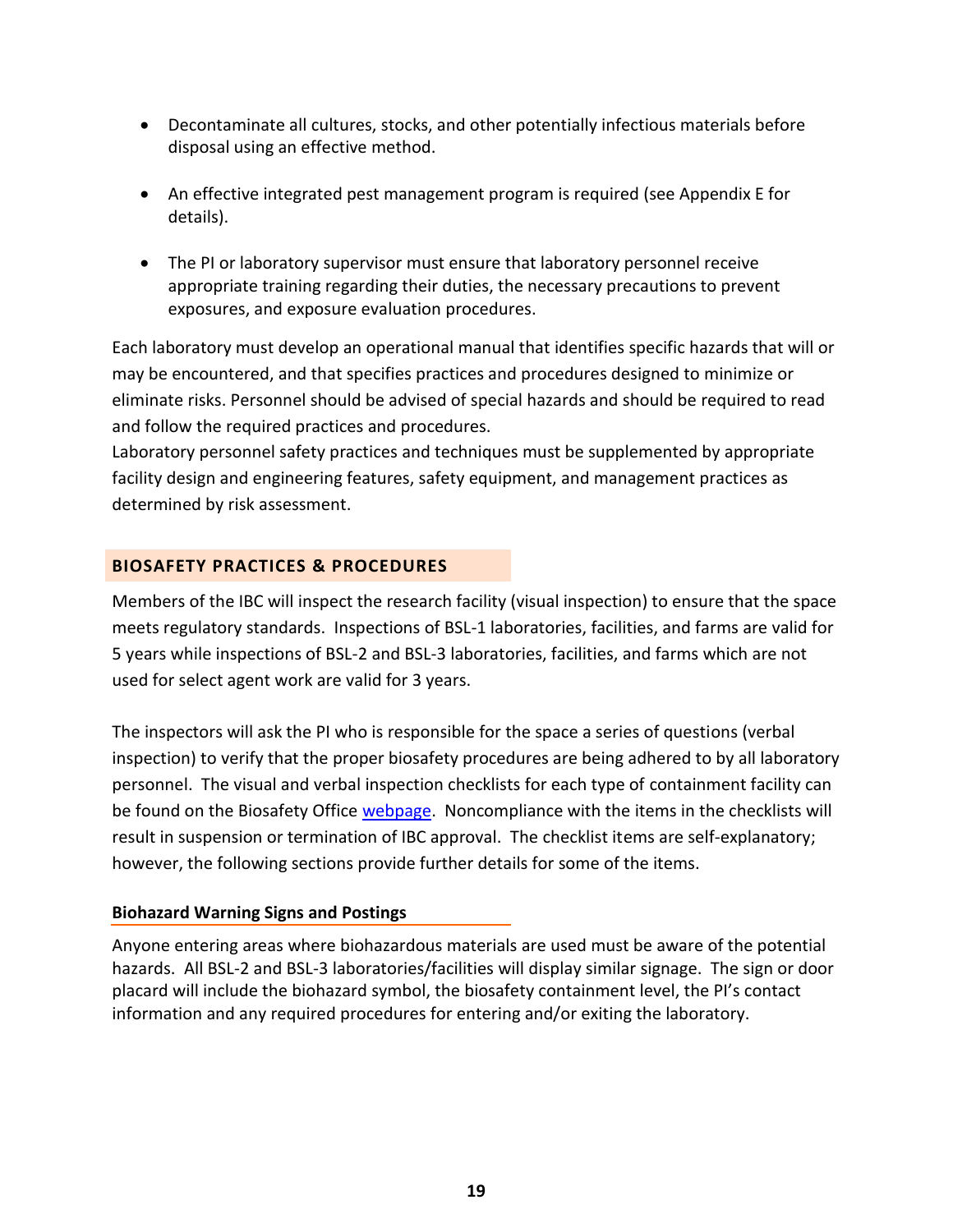# **Sharps Handling**

Written policies for the safe handling of sharps, such as needles, scalpels, pipettes, and broken glassware must be developed and implemented. The greatest risks when using sharps are accidental injection and the creation of aerosols. Laboratory supervisors should adopt engineering and work practice controls that reduce the risk of sharps injuries.

- Needles and syringes may only be used when there is no reasonable alternative. Safety needles and syringes must be used in these instances.
- Sharps must be kept away from fingers as much as possible. Sharps must never be bent, sheared, or recapped. Needles should never be removed from syringes after use. If a contaminated needle must be recapped or removed from a syringe, a mechanical device, such as forceps, must be used.
- Used disposable needles and syringes must be carefully placed in conveniently located puncture-resistant containers used for sharps disposal.
- Non-disposable sharps must be placed in a hard walled container for transport to a processing area for decontamination, preferably by autoclaving.
- Broken glassware must not be handled directly. Instead, it must be removed using a brush and dustpan, tongs, or forceps.
- Do not overfill sharps containers beyond their designated capacity.
- Filled sharps containers must be autoclaved or decontaminated by an approved method before disposal.

# **Use of Biological Safety Cabinets**

All procedures that have the potential to create infectious aerosols must be performed inside a BSC or other containment device unless a project has been approved by the IBC with the room serving as primary containment. All BSCs must be certified annually.

BSCs are designed to protect personnel, research products, and the environment. The BSC accomplishes this protection by directional airflow and HEPA filters. HEPA stands for high efficiency particulate air and can filter 0.3 micron particles at 99.97% efficiency. HEPA filters are even more efficient at trapping both smaller and larger sized particles. The HEPA filter removes airborne particles from the air but does not remove chemical fumes. Some chemicals may even compromise the HEPA filters. The *BMBL* provides more detailed information on the different types of BSCs.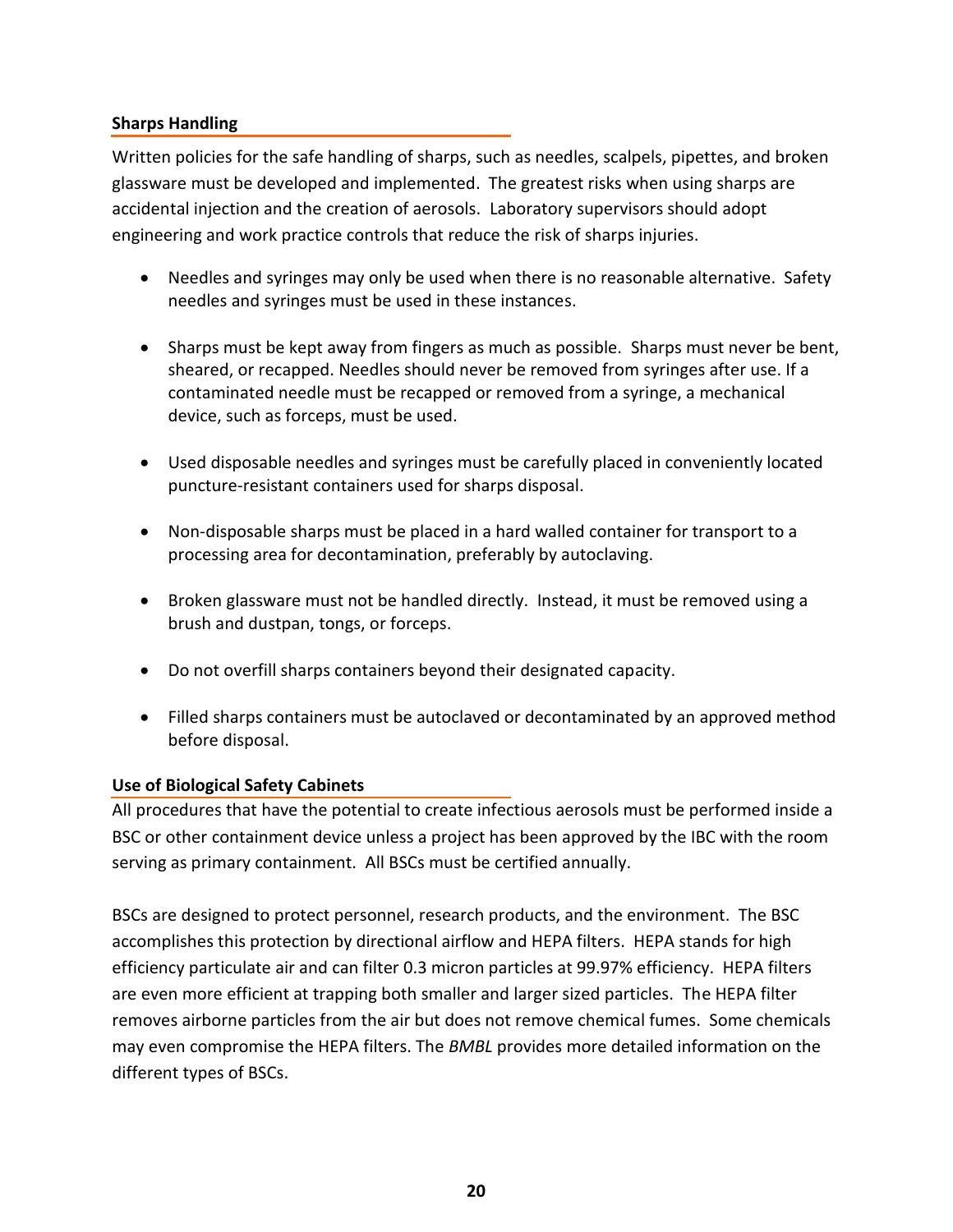There are other types of hoods that share some similarities with a BSC, but cannot provide all three categories of protection. For example, a chemical fume hood is designed to protect personnel by removing chemical vapors and aerosols from the work area. However, it does not protect the environment from biohazardous materials because it does not typically have a HEPA filter. Laminar flow hoods should also not be used when working with biohazardous materials because these types of hoods can only protect the research product, as they do not protect the researcher or others in the vicinity.

If your cabinet is hard-ducted to an in-house exhaust system, then you will want to keep your BSC running at all times and you will need to leave the sash up to ensure proper exhaust of your laboratory. Contact your building manager or the Biosafety Office if you are unsure about whether you need to leave your BSC on or if you need to turn it off. If your BSC can be turned off, always make sure it is disinfected prior to shutting it down. For the most consistent contamination control and safe operation, BSCs should be operating 24 hours a day, 7 days a week.

# **Preparing to Work in a BSC:**

- Turn on the BSC and wait for the air to purge (10 minutes) to prevent product contamination.
- Put on a lab coat or solid front gown and gloves (additional PPE such as eye or respiratory protection may be required based upon risk assessment).
- Ensure that the BSC has been certified within the last 365 days.
- Ensure that the drain valve is closed so that any spills are contained within the cabinet.
- Adjust the seat to the proper height (armpits should be level with the view screen; feet should be on the floor or foot rest).
- Disinfect all surfaces within the BSC (work surface, walls, interior of sash). o Note: Bleach can be corrosive. Rinse with sterile water if bleach is used.
- Set up work items so that clean items are on one side of the cabinet and dirty items are on the other, leaving the middle section as a work area.
- Ensure that nothing is blocking the front grill of the BSC.
- Ensure that the view screen is in the proper position as determined by the cabinet's manufacturer.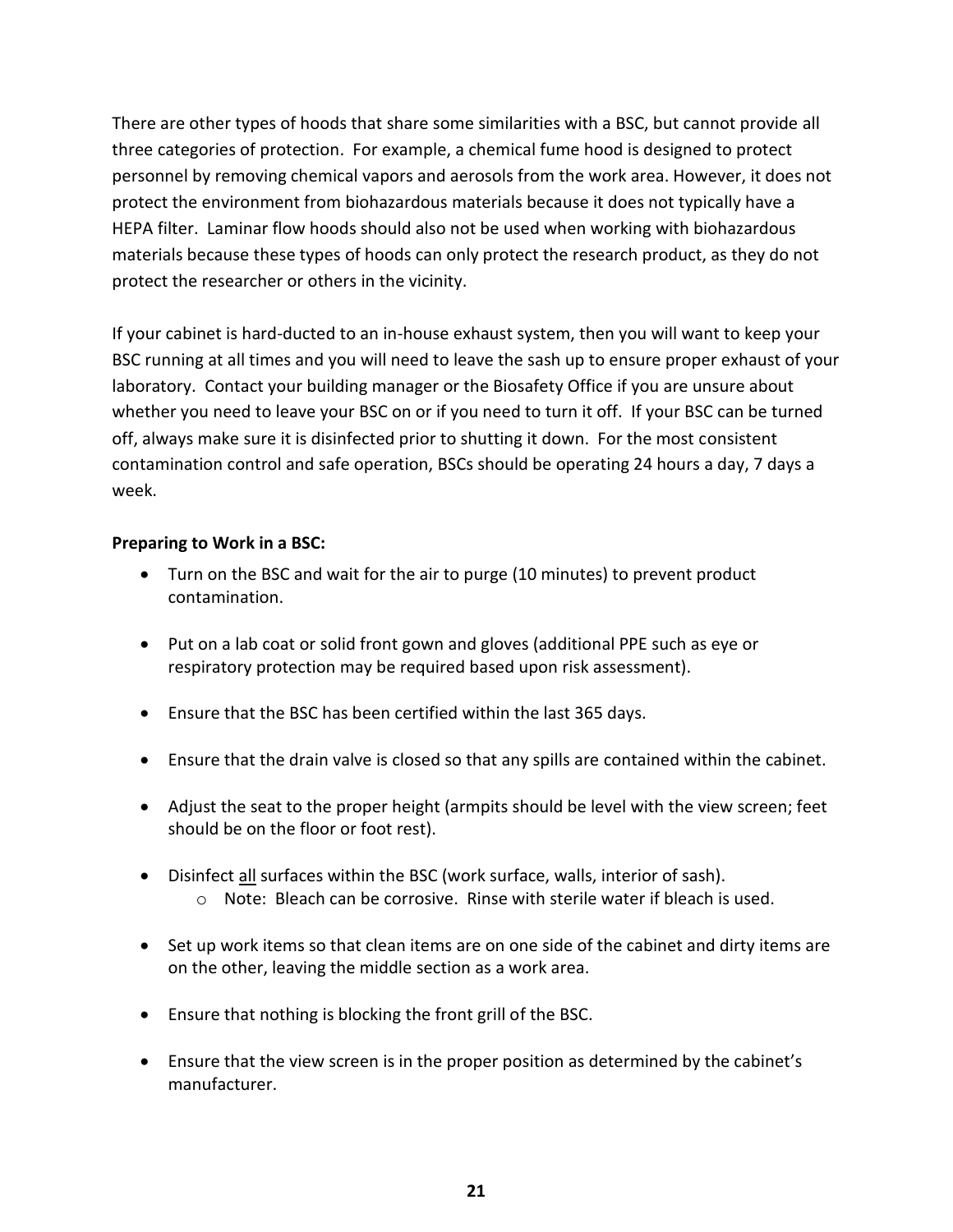## **Working in a BSC:**

- Limit traffic in the area when the BSC is in use.
- Conduct work in the center of the cabinet as far back as comfortably possible.
- Move slowly and deliberately while working.
- Move arms straight in, perpendicular to the opening and wait for one minute to start manipulations; do not use sideways or sweeping motions in order to prevent airflow disruption.
- Use good aseptic microbial technique.
- Do not use open flames or flammable gas in the BSC. Open flames inside of a BSC can disrupt the airflow, compromising protection of both the worker and the material being handled. Open flames are extremely dangerous around flammable materials, such as ethanol, which is often found in a BSC. Electric incinerators, touch plate microburners, and disposable sterile instruments are excellent alternatives.
- Only use grounded electrical equipment inside of the cabinet.
- If a spill occurs, follow the laboratory spill cleanup procedures.
- If the BSC alarm sounds while the cabinet is in use, close or cover all vessels containing biohazardous material and report the problem to the PI or lab manager.

## **Disinfection and Cleanup of the BSC:**

- Place all disposable items that have been exposed to biohazardous material in a biohazard bag within the cabinet.
- Disinfect items before bringing them outside of the BSC, including the outside of the biohazardous waste bag and PPE.
- Be sure to allow adequate disinfection time for the disinfectant used. Alternatives for bleach or alcohol are preferred. Bleach has a tendency to corrode stainless steel and even 70% alcohol evaporates very quickly.
- Disinfect all surfaces in the cabinet, including the work surface, interior walls, and inside of sash with a disinfectant and proper contact time that is appropriate for the particular biohazardous material used. **Never put your head inside the BSC!**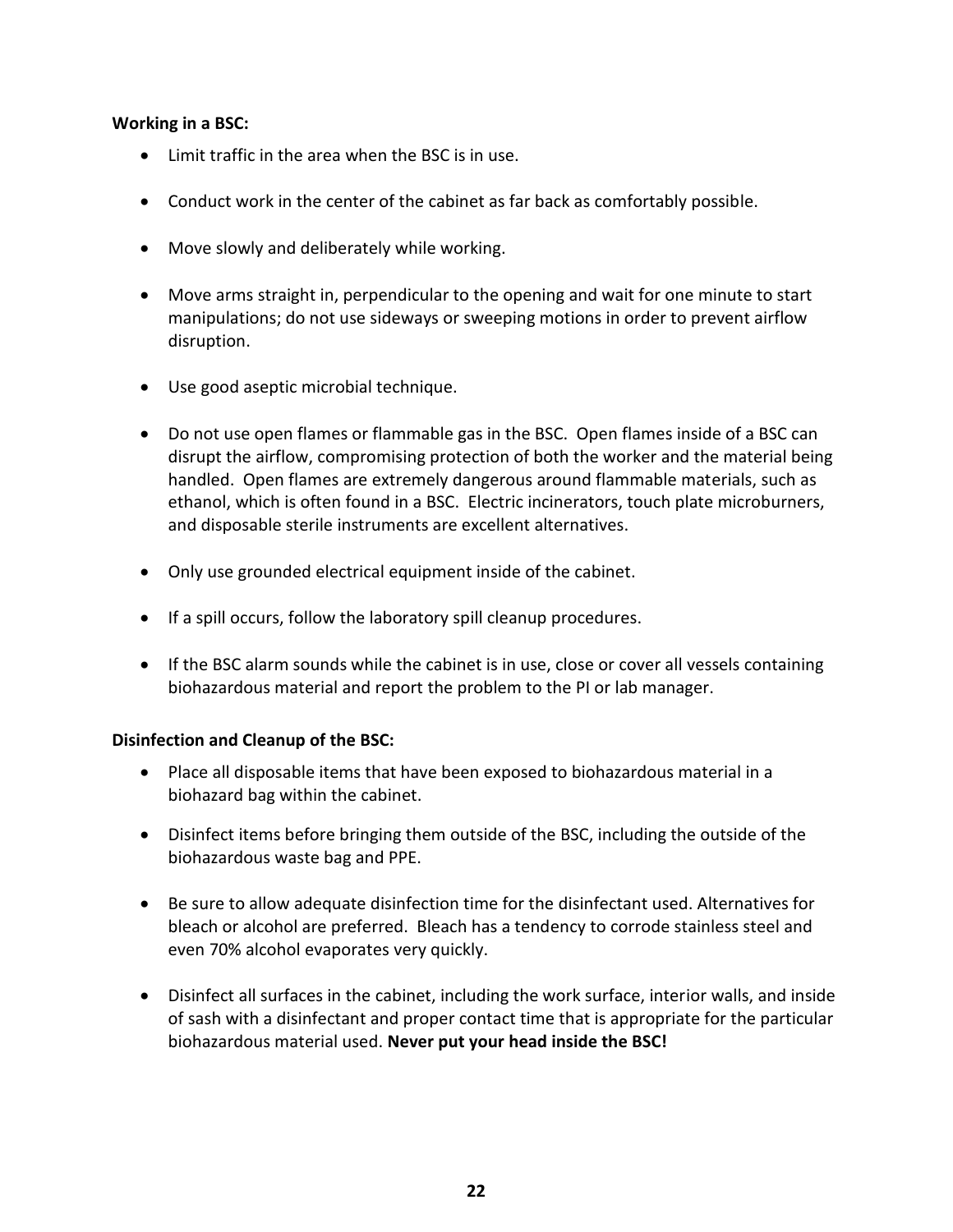- UV lights should not be the only means used to disinfect a BSC because the light cannot penetrate organic material and its efficiency decreases over time. Be sure the UV light is turned off before beginning work and when occupants are in the laboratory because exposure to UV light for a prolonged period will cause burns.
- Schedule routine thorough cleanings of the BSC to include cleaning the pan underneath the work surface.
- If the BSC does not remain on at all times, leave the blower on for an additional 5-10 minutes once disinfection is complete.

## **Laundry**

The OSU IBC recognizes that all University employees have the right and the need to know the properties and potential safety issues and health problems associated with the substances to which they may be exposed. Therefore, non-disposable materials (e.g., lab coats) must be autoclaved or treated with an appropriate disinfectant for the appropriate contact time prior to being taken to any laundry facility. Lab coats are not to be taken home for washing.

## **Housekeeping**

Due to the risks posed to non-laboratory personnel (e.g., vendors performing equipment maintenance, Facilities Management personnel, custodians, etc.), these individuals must not enter BSL-2 or BSL-3 laboratories/facilities after normal business hours or without a laboratory manager or PI present. The IBC recognizes the need for routine maintenance and service on equipment and general upkeep of laboratories and facilities (e.g., light bulb replacement, floor waxing, equipment maintenance, etc.). In these cases, the PI and/or laboratory manager is responsible for continual supervision of all non-laboratory personnel while in BSL-2 and BSL-3 spaces. Non-laboratory personnel may not have unescorted access to these research spaces.

## **Biohazard Spill Cleanup**

Each laboratory in which biohazardous materials are used must have appropriate equipment and supplies on hand for managing spills and incidents involving biohazardous materials. Permanent equipment should include a safety shower (if appropriate), eyewash, and a handwashing sink and supplies. A Biohazard Spill Kit should also be kept on hand and immediately accessible. The supplies available in a Biohazard Spill Kit should include, but are not limited to:

- a copy of the biohazard spill clean-up protocol;
- disposable shoe covers (booties);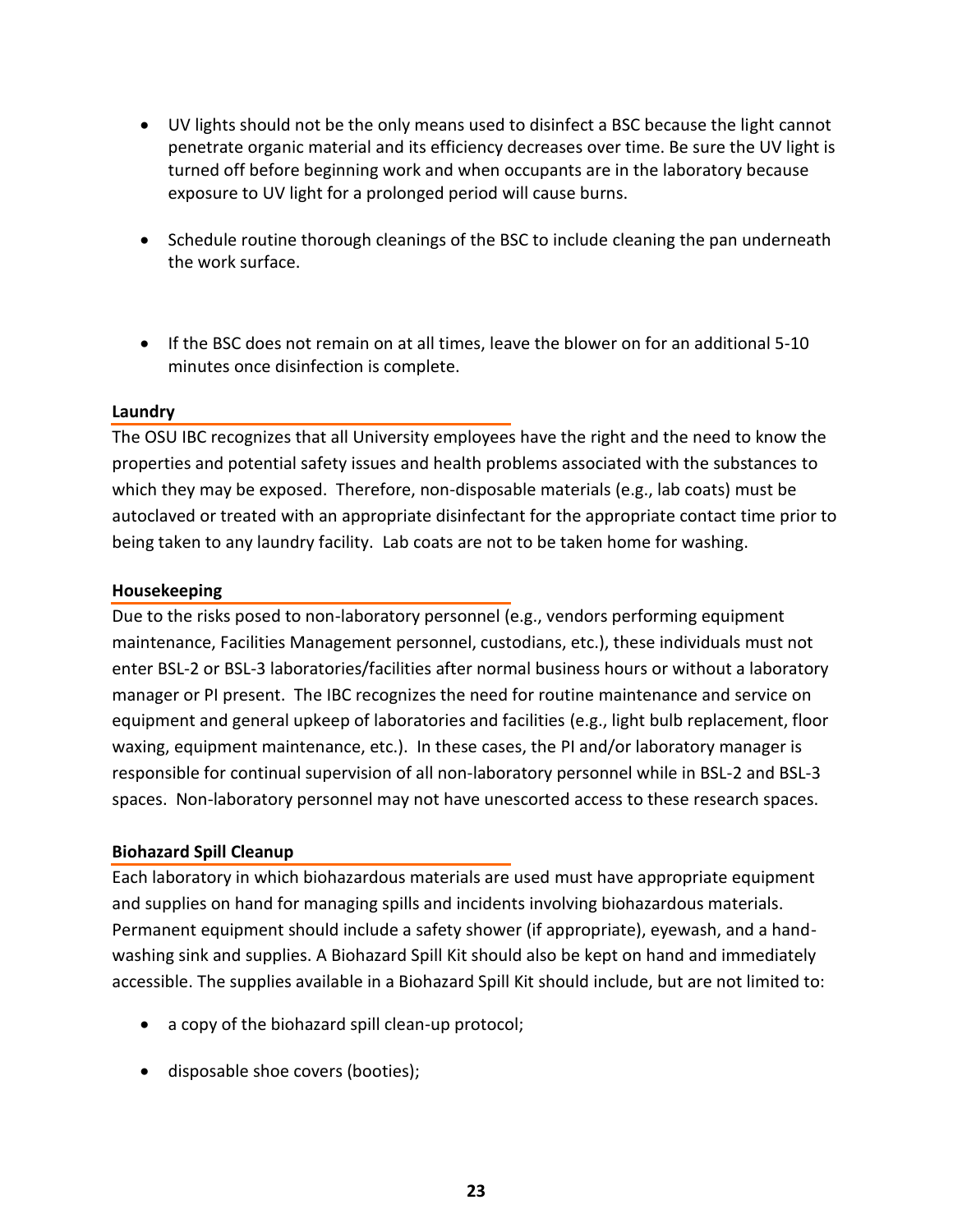- absorbent material, such as absorbent paper towels, granular absorbent material, etc. (a disposable or cleanable scoop will be needed for granular absorbent material);
- all-purpose disinfectant, such as normal household bleach (freshly diluted 1:10) or other appropriate disinfectant;
- something disposable or easily disinfected such as tongs, forceps, manila folders, etc. for picking up broken glass, other contaminated sharps, or contaminated absorbent material;
- autoclavable biohazard waste bags; and
- biohazard spill warning signs.

Note: All non-disposable items must be autoclavable or compatible with the disinfectant to be used.

An IBC-approved fill-in-the-blank spill cleanup protocol is available on the Biosafety Office webpage at: [http://compliance.vpr.okstate.edu/IBC/gs-biological.aspx.](http://compliance.vpr.okstate.edu/IBC/gs-biological.aspx)

# **Personal Exposure to Infectious Material**

In the event that a substance enters the mouth, eyes, lungs, or penetrates/comes in contact with the skin, follow the instructions below and seek immediate medical attention.

- Alert others in the laboratory.
- Remove all contaminated PPE and clothing.
- Treat the exposed area by washing with soap and water or flushing with water.
- Post a warning sign on the laboratory door.
- Report the incident to the PI.
- Seek medical attention.

On-site emergency assistance can be obtained by dialing 911. Bring the appropriate Safety Data Sheet (SDS) to the provider to aid in medical treatment.

## **Decontamination**

All employees who through their work generate biohazardous waste must strictly adhere to the OSU waste disposal guidelines delineated below.

All biohazardous waste must be decontaminated before disposal. Common decontamination methods include heat sterilization (e.g., autoclaving), chemical disinfection, incineration, or tissue digestion. When using an autoclave for steam sterilization, the waste should be treated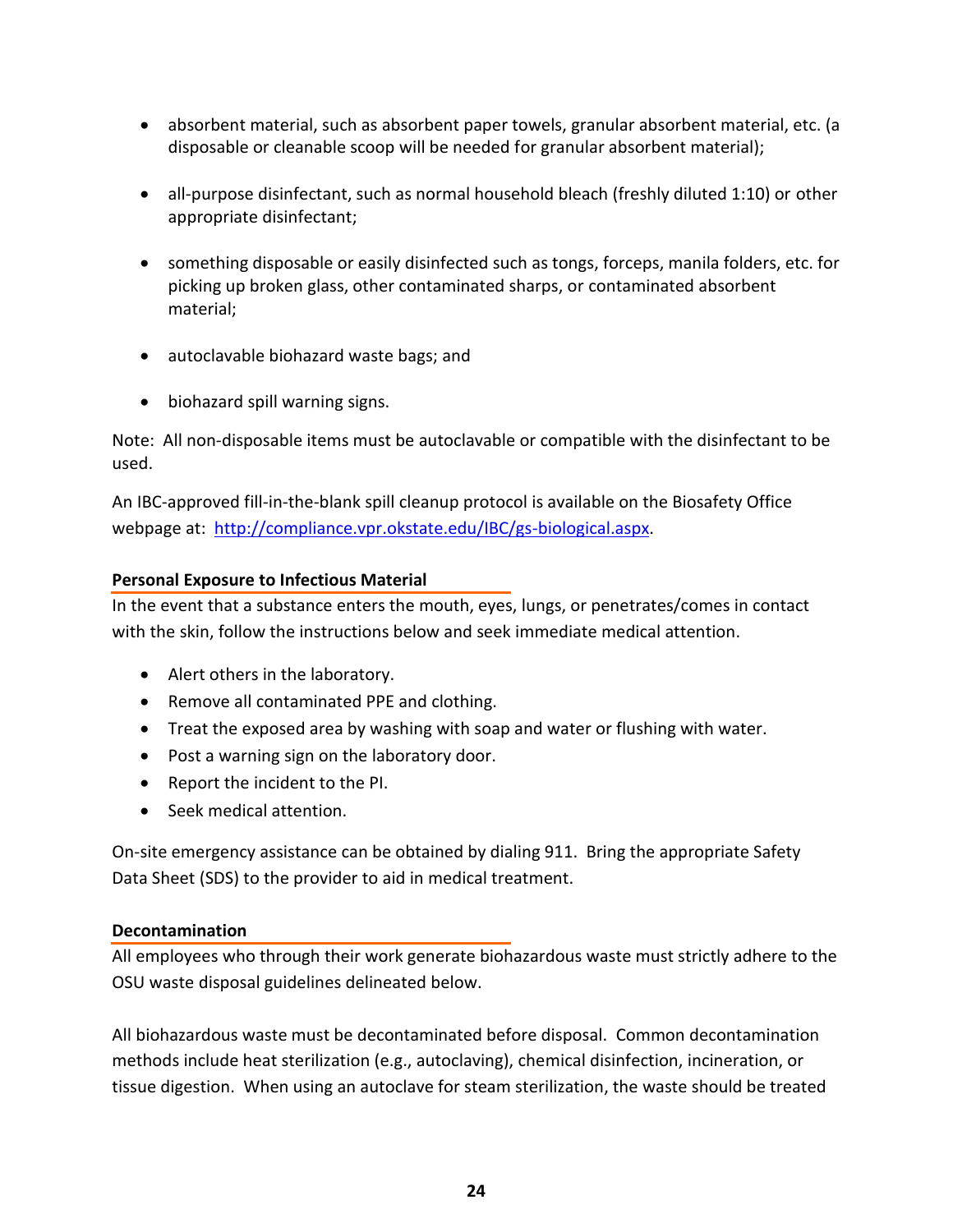for a minimum of 15 minutes at 121°C at 15 psi. The sterilization time will be dependent upon the volume of the waste and the concentration of organisms.

**Animal Carcasses, Tissues, and Bedding:** All animal carcasses and tissues that have been exposed to biohazardous materials must be decontaminated before disposal. Animal bedding and other wastes may also require decontamination before disposal as dictated by risk assessment. All waste should be autoclaved, incinerated, or tissue digested as applicable.

**Liquids:** Decontaminate all liquid biohazardous materials by autoclaving or treating with the appropriate chemical disinfectant if autoclaving is not an option. Following decontamination, the liquids may be disposed of by pouring them down the drain to the sanitary sewer with cold running water.

**Disposable Solid Items:** Collect all non-sharp disposable items (e.g., gloves, Kimwipes, etc.) that have been contaminated with biohazardous materials in leak-proof, autoclavable biohazard bags and decontaminate by autoclaving. After autoclaving, two sides of the biohazard bag must be labeled with yellow stickers (see image below), which can be obtained from the departmental safety officer or EHS. After affixing the labels, the waste is to be doublebagged in dark trash bags and placed in a solid waste container.



**Non-disposable or Reusable Items:** Decontaminate non-disposable or reusable items (e.g., equipment, glassware, benchtops, etc.) contaminated with biohazardous materials by using a chemical disinfectant (e.g., 10% bleach, a quaternary ammonium compound, alcohol, etc.). Choose a chemical disinfection that is appropriate for the specific biohazardous material being used and make sure to use the appropriate contact time for each disinfectant.

**Sharps and Broken Glass:** Needles must not be bent, sheared, broken, recapped, removed from disposable syringes, or otherwise manipulated by hand before disposal. Collect all sharps in an approved, rigid, leak-proof container that is autoclavable if contaminated with biohazardous material. After decontamination, the sharps container will be picked up upon request by EHS. For broken glassware that is not contaminated with biohazardous material,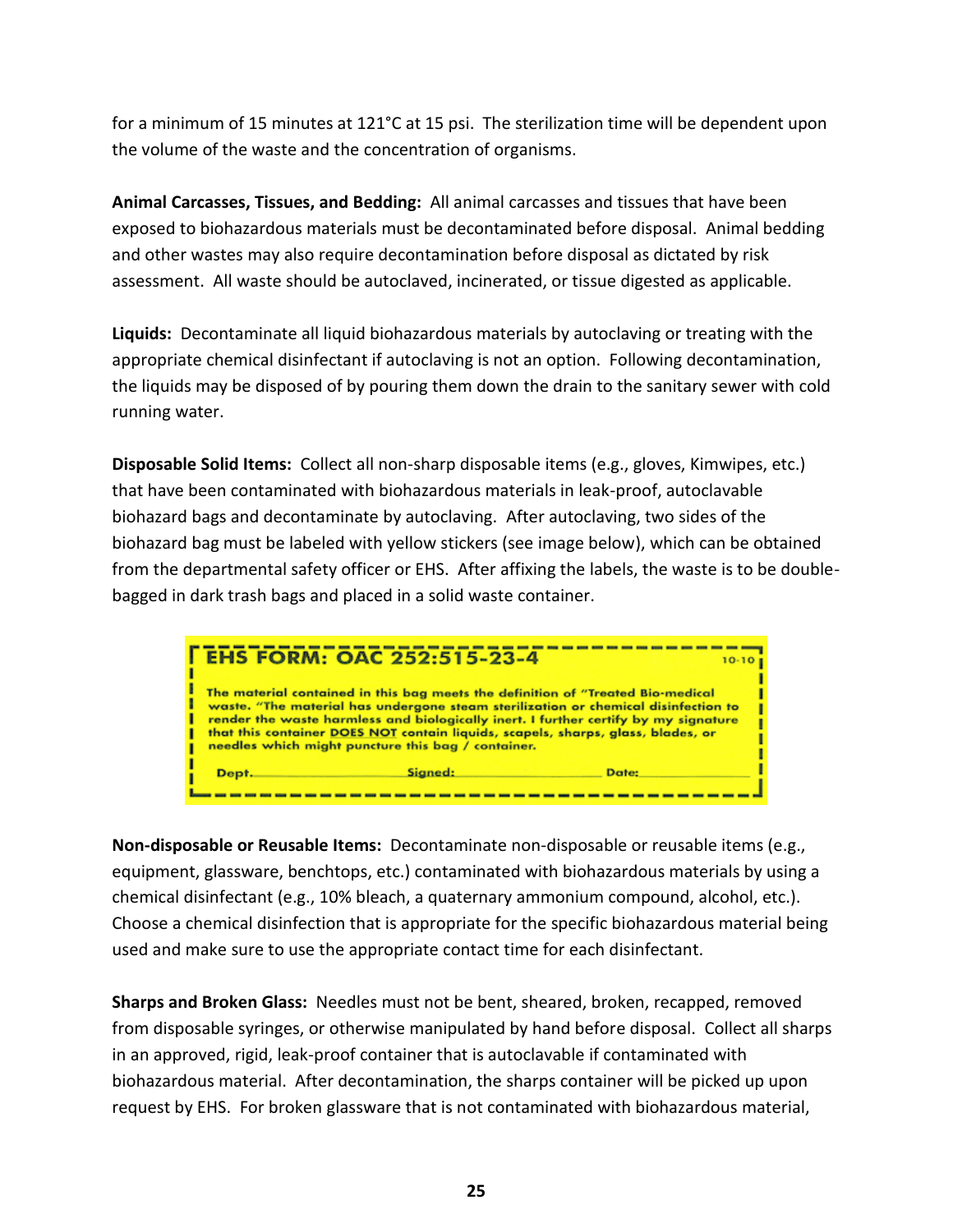collect in a rigid, leak-proof container labeled "broken glass." Package it in a cardboard box that has been sealed and labeled "broken glass," and discard in the regular trash.

# **Transportation of Biohazardous Materials**

When transporting biohazardous materials outside of the laboratory, materials must be placed in a primary non-breakable, leak-proof, sealed container and enclosed in a non-breakable secondary container. The secondary container should be lined with absorbent materials if liquids are being transported.

# **Surplus Laboratory Equipment**

Surplus laboratory equipment is often sold to the public. Thus, it is important to take precautions to ensure that potentially infectious materials are not transferred to unsuspecting individuals. Before surplus items are picked up, the PI or laboratory manager must:

- **•** ensure that the equipment is completely empty;
- properly decontaminate all surfaces using an effective disinfectant; and
- remove all biohazard warning stickers from the outside of the equipment.

# **Laboratory Decommissioning**

When vacating a laboratory space, it is the PIs responsibility to ensure that the space has been properly cleaned and is ready for the next occupant. The following steps should be carried out before vacating the space.

- Transfer or dispose of all biohazardous agents/recombinant material and decontaminate the laboratory (i.e., floors, benchtops, drawers, etc.) using an effective disinfectant (e.g., 10% bleach, 70% ethanol, etc.).
- Decontaminate all solid biohazard trash by autoclaving and dispose of in accordance with OSU policy.
- Decontaminate all liquid biohazard waste by autoclaving or chemical treatment.
- Decontaminate all remaining equipment using an effective disinfectant.
- Remove biohazard door signage and equipment labels.

Please contact the Biosafety Office should you have any questions regarding the lab decommissioning process.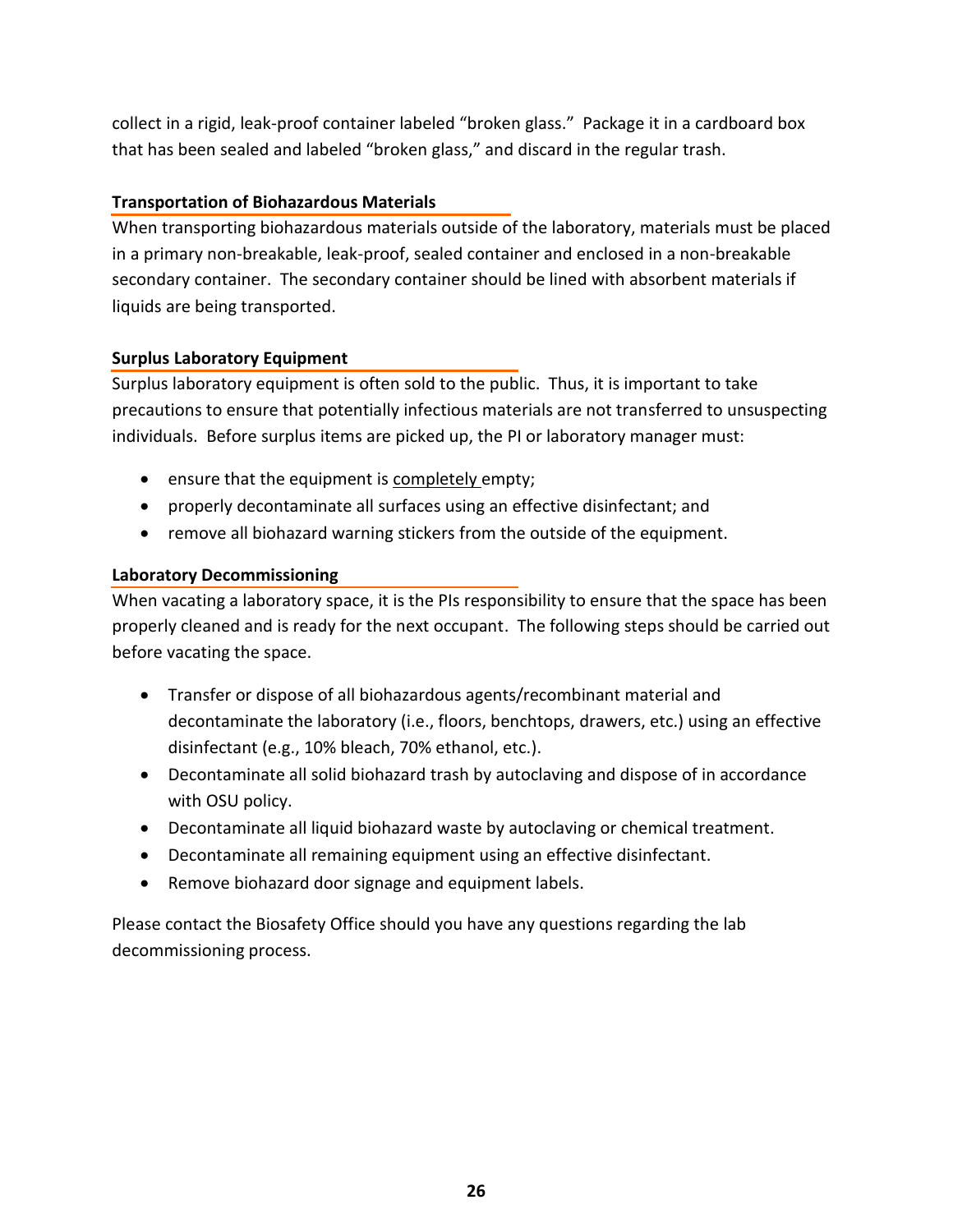# **EMERGENCY & INCIDENT RESPONSE**

## <span id="page-26-1"></span><span id="page-26-0"></span>**IMPORTANT CONTACT INFORMATION**

Emergency (Police, Ambulance, Fire) – 911 or (405) 744-6523

Biosafety Personnel: Mindy James – (405) 744-3203 Jennifer Nangle – (405) 744-3376

University Health Services (UHS) – 744-7665

Stillwater Medical Center (SMC) – (405) 372-1480

Occupational Health & Safety Personnel: Kim Southworth – (405) 744-3017

## <span id="page-26-2"></span>**LABORATORY EMERGENCY RESPONSE**

Laboratory emergencies require the response of emergency personnel in addition to other responders and include fires, explosions (with or without an accompanying fire), gas leaks, and medical emergencies.

#### **Dialing 911**

When emergencies occur, it is critical that laboratory personnel reaction quickly to any situation by securing work areas, closing all doors, reporting the emergency immediately to 911, and providing situation information for emergency responders. Calls to 911 from campus telephones are answered by the OSUPD dispatcher. However, calls to 911 from off-campus telephone and cell phones are answered by the Stillwater Police Department, which forwards these calls to the OSUPD dispatcher. If you call 911 from an off-campus telephone or cell phone, communicate that you are calling about an emergency on the OSU campus. OSUPD can be reached directly at (405) 744-6523 from an off-campus phone.

#### **Emergency Severity**

To assist emergency responders, laboratory personnel must provide responders with an indication of how serious the event is. Basically, the responders need to know what occurred and how severe the event is.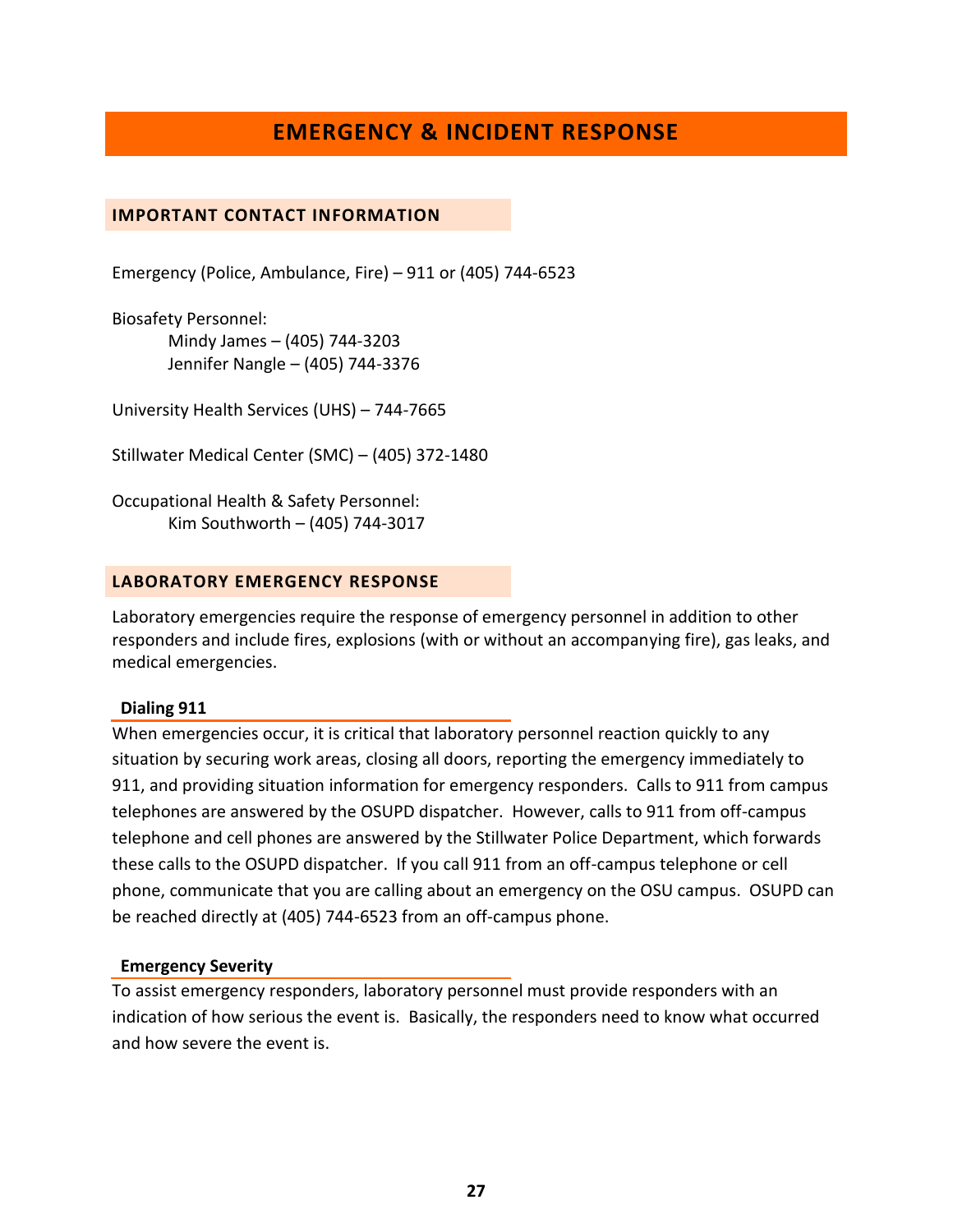Every emergency reported by laboratory personnel should include a description of the event, the laboratory level, and one of the following laboratory situation codes:

**Code Green:** The emergency involves no risk for emergency responders due to laboratory chemicals or hazardous agents. The laboratory situation is normal.

**Code Yellow:** The emergency involves a situation inside a laboratory area that involves a health or safety risk to emergency responders. However, the emergency is contained inside the laboratory area and does not present a hazard outside of the laboratory containment area. Containment measures are operating normally.

**Code Red:** The emergency is a health or safety risk to emergency responders and everyone in the building because the material is not contained by the building systems. Uncontrolled fires are a Code Red emergency in any event.

The following are examples of how emergencies should be reported.

**Reporting party:** "This is Jane Doe at B52 Boomer Hall. We have a person here with chest pains and we need an ambulance. This is a BSL-2 lab. This is a Code Green emergency."

**Reporting party:** "This is John Doe at 747 Hanger Hall. We have had a small flask of an infectious agent shatter and cut one of our laboratory researchers. We have the bleeding stopped, but there researcher is still in the lab because of the spilled material. The agent is contained in the BSL-3 lab. Everyone else is out of the area. This is a Code Yellow emergency."

**Reporting party:** "This is Orville Wright at 1903 Flyer Hall. We have a fire in a biological safety cabinet. Everyone has evacuated the room, but the fire is out of control. This is a Code Red emergency."

# **R.A.C.E. Model**

When confronted with fire or other laboratory emergencies, laboratory personnel should follow the R.A.C.E. model.

- 1. **R**escue those in immediate danger, without becoming a victim.
- 2. **A**larm activate the nearest pull station or call 911.
- 3. **C**ontain the fire or emergency by closing doors.
- 4. **E**xtinguish the fire if you are trained to do so and it is a small fire. Otherwise, evacuate the area.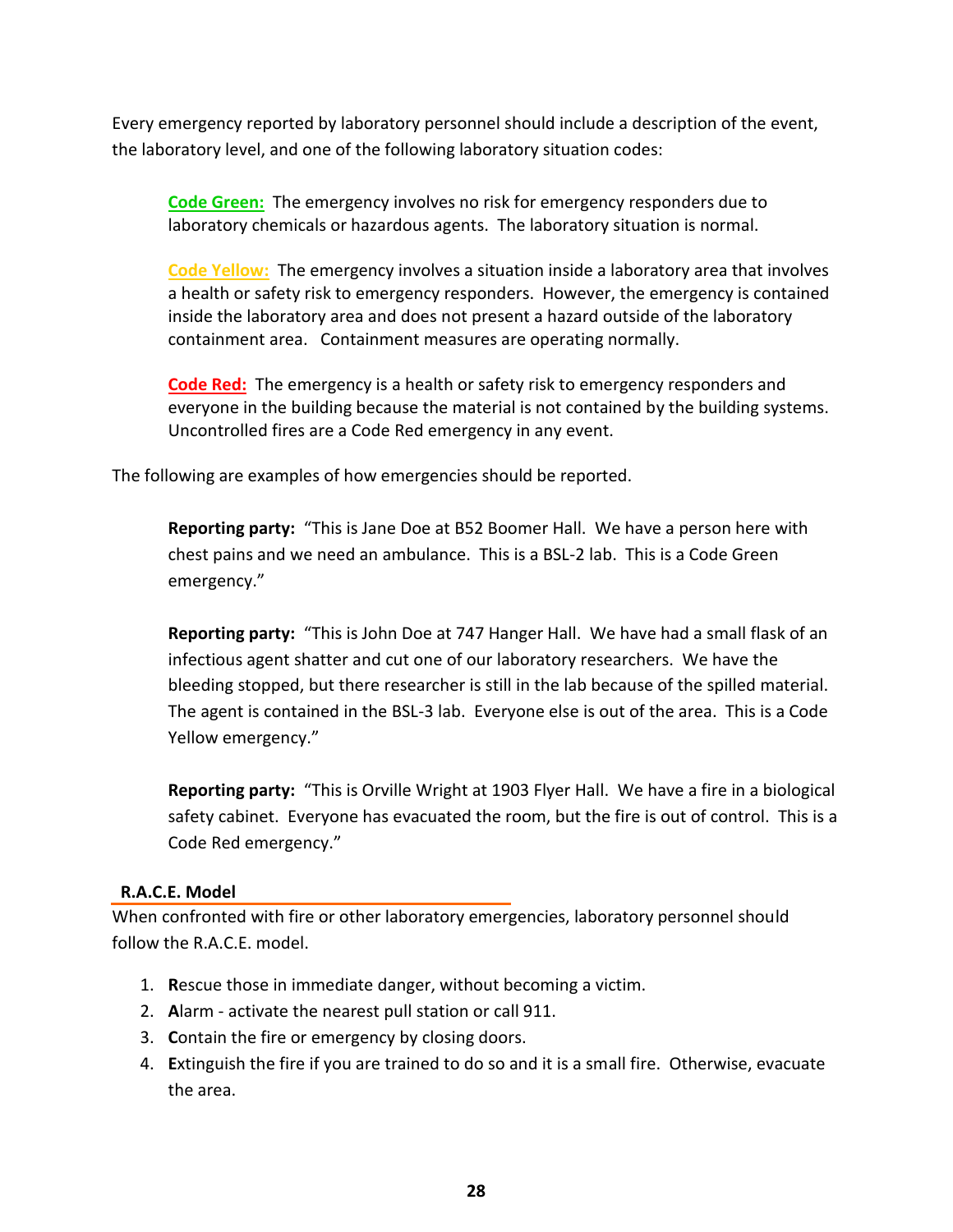# **Evacuation Routes & Procedures**

Emergencies that may require evacuation include but are not limited to bomb threats, chemical spills, civil disturbances, earthquakes, explosions, fires, gas leaks/eruptions, severe weather (e.g., tornadoes, high winds, lightning strikes, etc.) and other natural disasters, terror-related events, and workplace violence.

Upon notification of an emergency that requires evacuation, laboratory personnel must, if possible:

- 1. Immediately cease laboratory procedures and secure the work area.
- 2. Decontaminate and remove all containers of infectious materials from biosafety cabinets and place them into autoclaves, incubators, refrigerators, or freezers as quickly as possible. Biosafety cabinets should remain on if they were operating at the time of the emergency.
- 3. Turn off all gas burners.
- 4. Laboratory containment ventilation systems should be left on.
- 5. Leave the building as quickly as possible and assemble as a group in a safe area outside of the building and stay together. DO NOT REENTER THE BUILDING FOR ANY REASON. Anyone missing should be noted and reported to the fire department incident commander immediately.

Laboratory personnel evacuated from the building in an emergency who may be contaminated with a chemical, infectious agent, or radioactive material due to an exposure or release are to:

- 1. prevent others from becoming exposed or contaminated;
- 2. take self-protective measures by removing contaminated clothing, if possible, and place in garbage bags for autoclaving; and
- 3. wait for emergency decontamination by emergency responders. Note: Under no circumstances should emergency response personnel be exposed or contaminated without their knowledge.

Emergency responders will not enter the building until there is some reliable information regarding the situation inside the building and the risk to personnel. PIs or laboratory personnel having specific information on the situation inside the building (e.g., what occurred, what material is involved, where the situation is, etc.) or missing people should report the information to the incident commander at the command post. Any fire or police officer will be able to provide the location of the command post.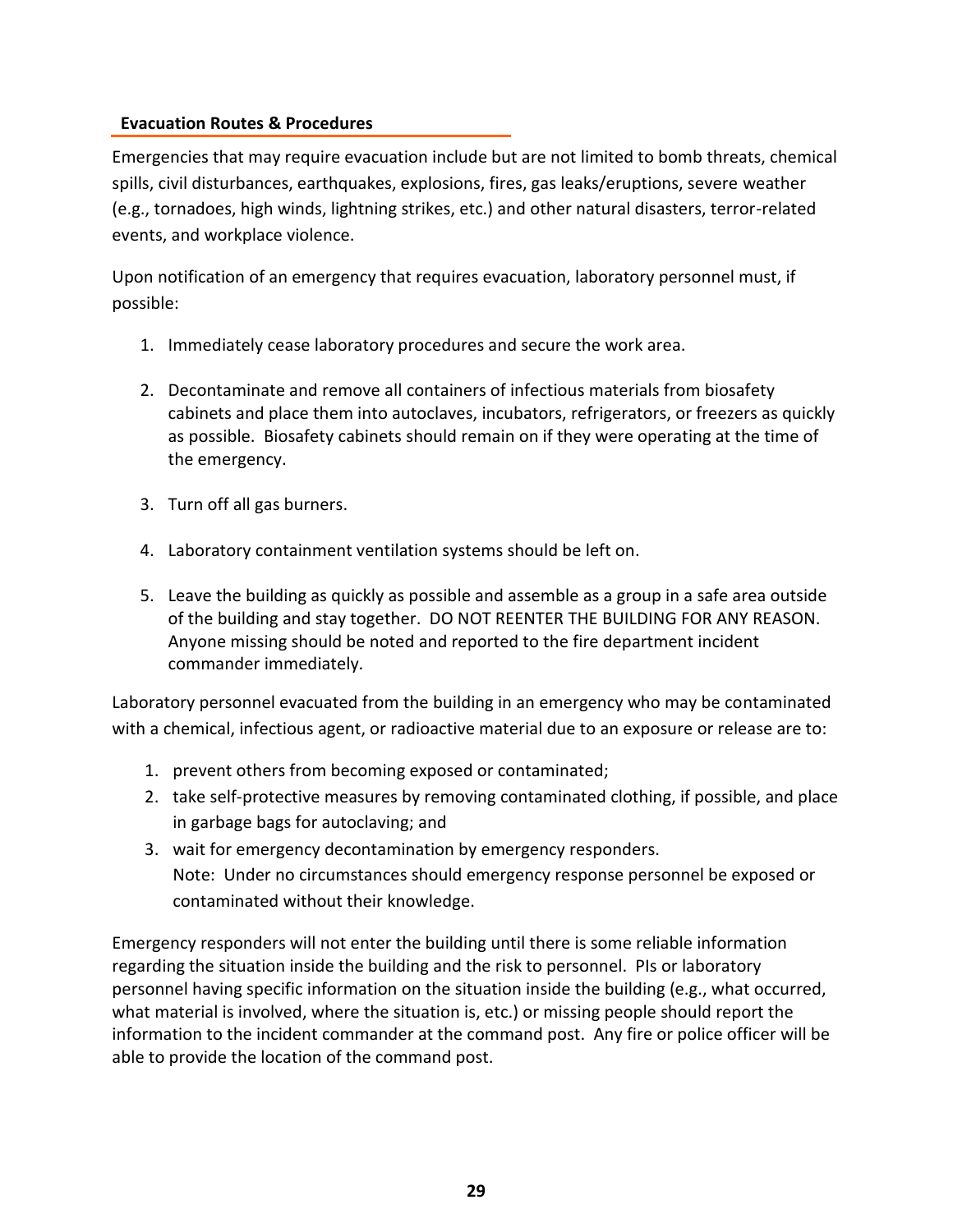## <span id="page-29-0"></span>**LABORATORY INCIDENT RESPONSE**

Laboratory incidents can typically be handled by laboratory personnel and can include biological spills, non-serious injuries, and personal exposures to infectious agents.

## **Seeking Medical Attention**

For critical injuries, call 911. For all other injuries, seek medical attention as indicated below.

## **Medical Treatment during work hours (i.e., M-F, 8:00 a.m.-5:00 p.m.):**

- OSU employees/students, go to University Health Services at 1202 West Farm Road
- Non-OSU employees/students, go to Stillwater Medical Center at 1323 West 6<sup>th</sup> Avenue

## **Medical Treatment outside of work hours (i.e., evenings, weekends, & holidays):**

• All individuals go to Stillwater Medical Center at 1323 West  $6<sup>th</sup>$  Avenue

## **Reporting Procedures**

All incidents must be reported immediately to the laboratory PI or manager. The IBC requires all laboratory biosafety incidents occurring in a BSL-2 or BSL-3 space to be reported to the BSO within 48 hours. Large spills of biohazardous material (i.e., >10 mL in volume) that occur outside of primary containment should be immediately reported to the BSO. A Laboratory [Incident Report Form](http://compliance.okstate.edu/ibc/forms) must then be completed and submitted to the Office of University Research Compliance within one week. An [Employee Injury Report](https://hr.okstate.edu/sites/default/files/docfiles/WCEmployeeInjuryReport.pdf) may be submitted in lieu of the Laboratory Incident Report form if an employee is inured.

# **REFERENCES**

<span id="page-29-1"></span>Adair, D., & Irwin, R. (2008). A practical guide to containment: Plant biosafety in research greenhouses. Blacksburg, VA: Information Systems for Biotechnology.

Arthropod Containment Levels. 2003. Vector Borne and Zoonotic Disease 3:75-90.

Biosafety Terms Defined. (n.d.) In *UC Davis Safety Services*. Retrieved August 21, 2014, from [http://safetyservices.ucdavis.edu/ps/bis/faq/definitions.](http://safetyservices.ucdavis.edu/ps/bis/faq/definitions)

Centers for Disease Control and Prevention [CDC] & National Institutes of Health [NIH]. (2009). *Biosafety in microbiological and biomedical laboratories*, 5th ed. Washington, DC: Government Printing Office.